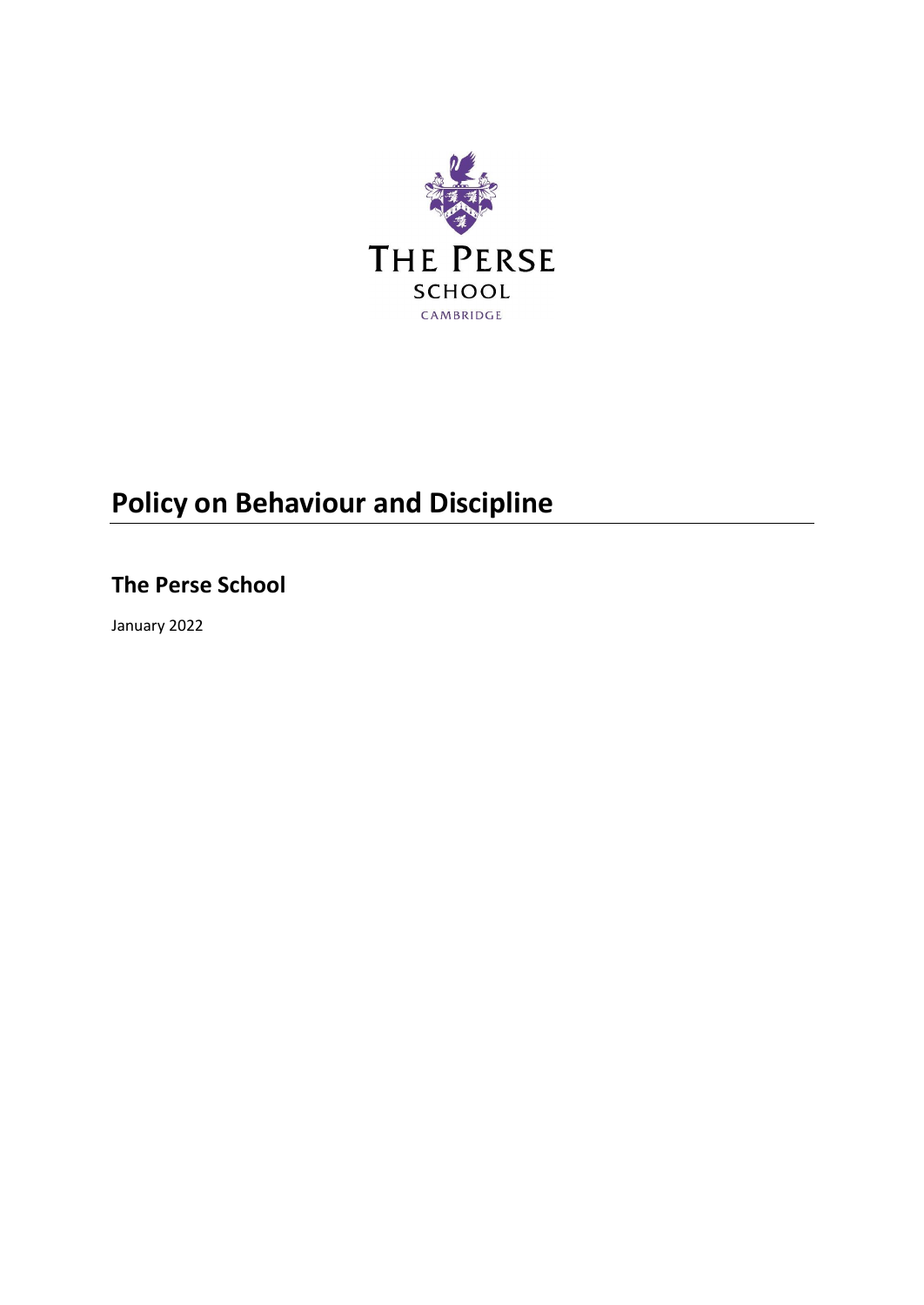# **Contents**

<span id="page-1-0"></span>

| 1  | <b>INTRODUCTION</b>                                                                                                                 | $\mathbf{1}$   |
|----|-------------------------------------------------------------------------------------------------------------------------------------|----------------|
| 2  | <b>DEFINITIONS</b>                                                                                                                  | $\mathbf{1}$   |
| 3  | <b>POLICY AIMS</b>                                                                                                                  | $\overline{2}$ |
| 4  | <b>RELATED POLICIES</b>                                                                                                             | $\overline{2}$ |
| 5  | PROMOTING POSITIVE BEHAVIOUR: FUNDAMENTAL PRINCIPLES - THE PUPIL CODES OF<br><b>CONDUCT:</b>                                        | 3              |
| 6  | <b>SCHOOL RULES</b>                                                                                                                 | 4              |
| 7  | <b>REWARDS</b>                                                                                                                      | 4              |
| 8  | <b>BREACHES OF SCHOOL DISCIPLINE</b>                                                                                                | 4              |
| 9  | SERIOUS BREACHES OF SCHOOL DISCIPLINE                                                                                               | 6              |
| 10 | PARENTAL INVOLVEMENT                                                                                                                | $\mathbf{Q}$   |
| 11 | SAFEGUARDING AND PEER ON PEER ABUSE                                                                                                 | 9              |
| 12 | CORPORAL PUNISHMENT AND USE OF REASONABLE FORCE                                                                                     | 10             |
| 13 | <b>RECORDS</b>                                                                                                                      | 11             |
| 14 | <b>MALICIOUS ALLEGATIONS</b>                                                                                                        | 11             |
| 15 | <b>RISK ASSESSMENT</b>                                                                                                              | 12             |
| 16 | <b>GOVERNORS' REVIEW</b>                                                                                                            | 12             |
| 17 | <b>VERSION CONTROL</b>                                                                                                              | 13             |
|    | ANNEX 1 - UPPER SCHOOL REWARDS                                                                                                      | 14             |
|    | ANNEX 1 - PERSE PREP SCHOOL REWARDS                                                                                                 | 16             |
|    | ANNEX 1 – PERSE PELICAN SCHOOL REWARDS                                                                                              | 18             |
|    | ANNEX 2 - UPPER SCHOOL SANCTIONS                                                                                                    | 19             |
|    | ANNEX 2 – PERSE PREP SCHOOL SANCTIONS                                                                                               | 21             |
|    | ANNEX 2 - PERSE PELICAN SCHOOL SANCTIONS                                                                                            | 23             |
|    | ANNEX 3 – INVESTIGATIONS INTO SERIOUS BREACHES OF DISCIPLINE (AS DEFINED IN SECTION 9<br>OF THE POLICY ON BEHAVIOUR AND DISCIPLINE) | 25             |
|    | ANNEX 4 - DISCIPLINARY MEETING WITH THE HEAD                                                                                        | 27             |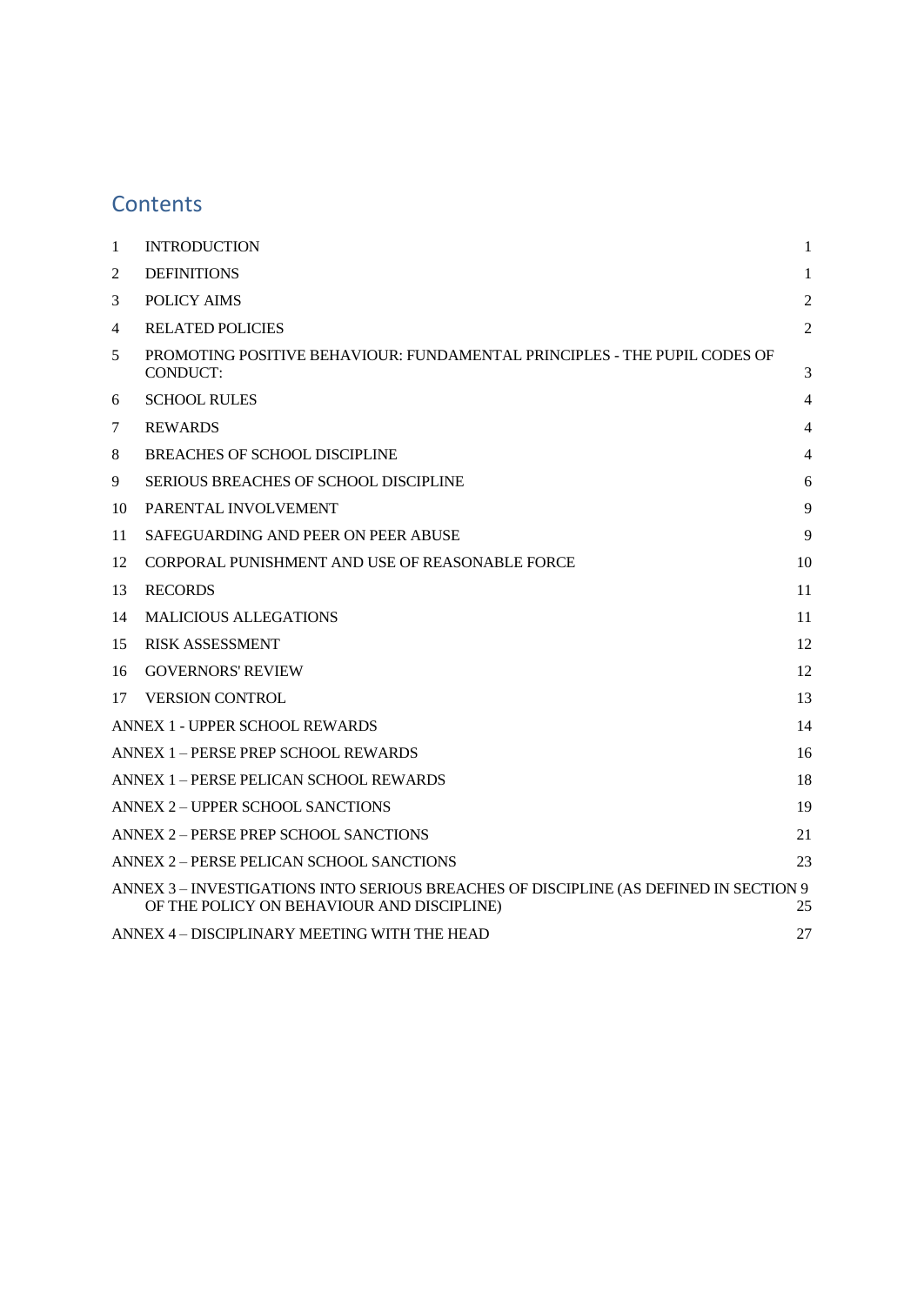# 1 **INTRODUCTION**

- 1.1 This policy applies to the Perse School (**the School**) which comprises the Relevant Schools (the Perse Pelican Nursery and Pre Preparatory School including the EYFS setting (**the Pelican School**), the Perse Preparatory School (**the Prep School**) and the Perse Upper School (**the Upper School**)).
- 1.2 This document is intended to set out the standards required to promote good behaviour amongst pupils and to set out the sanctions to be adopted in the event of pupils' misbehaviour. It has been prepared having regard to *[Keeping Children Safe in Education](https://www.gov.uk/government/publications/keeping-children-safe-in-education--2) (DfE, September 2021 (KCSIE)), [Working Together to Safeguard Children 2018](https://www.gov.uk/government/publications/working-together-to-safeguard-children--2) (DfE, December 2020), [Information Sharing Advice for Safeguarding Practitioners](https://www.gov.uk/government/publications/safeguarding-practitioners-information-sharing-advice) (DfE, July 2018), [Use of](https://www.gov.uk/government/publications/use-of-reasonable-force-in-schools)  [Reasonable Force](https://www.gov.uk/government/publications/use-of-reasonable-force-in-schools) (DfE, July 2013), [Searching, Screening and Confiscation: Advice in Schools](https://www.gov.uk/government/publications/searching-screening-and-confiscation)  [and Colleges](https://www.gov.uk/government/publications/searching-screening-and-confiscation) (DfE, January 2018), [Sexual violence and sexual harassment between children in](https://assets.publishing.service.gov.uk/government/uploads/system/uploads/attachment_data/file/999239/SVSH_2021.pdf)  [schools and colleges](https://assets.publishing.service.gov.uk/government/uploads/system/uploads/attachment_data/file/999239/SVSH_2021.pdf) (DfE, September 2021), [Mental Health and Behaviour in Schools](https://www.gov.uk/government/publications/mental-health-and-behaviour-in-schools--2) (DfE, November 2018), [Relationships Education, Relationships in Schools](https://www.gov.uk/government/publications/relationships-education-relationships-and-sex-education-rse-and-health-education) (DfE, June 2019) and*  "*[Behaviour and Discipline in Schools \(DfE, January 2016\)](https://www.gov.uk/government/publications/behaviour-and-discipline-in-schools)"*. The School appreciates that pupils mature at different rates and expectations must be tempered by an appreciation of their individual maturity. This is particularly true of pupils of the Prep School and Pelican School.
- 1.3 The Board of Governors has overall responsibility for all matters which are the subject of this policy.

# 1.4 **This policy and associated documents can be made available in large print or other accessible format if required.**

- 1.5 This policy (together with the school rules and all school policies on behaviour and discipline) applies to all pupils at the School and at all times when a pupil is:
	- in or at school (to include any period of remote provision);
	- representing the School or wearing school uniform;
	- travelling to or from school;
	- on school-organised trips;
	- associated with the School at any time.
- 1.6 This policy shall also apply to pupils at all times and places in circumstances where failing to apply this policy may:
	- affect the health, safety or well-being of a member of the School community or a member of the public;
	- have repercussions for the orderly running of the School; or
	- bring the School into disrepute.

# <span id="page-2-0"></span>2 **DEFINITIONS**

2.1 References to **working days** mean Monday to Friday, when the School is open during term time. The dates of terms are published on the School's website. In the event that the application of this definition is likely to introduce excessive delays, due to intervening school holidays, the School's approach is to take sensible and reasonable steps so as to minimise any hardship or unfairness arising from such delays.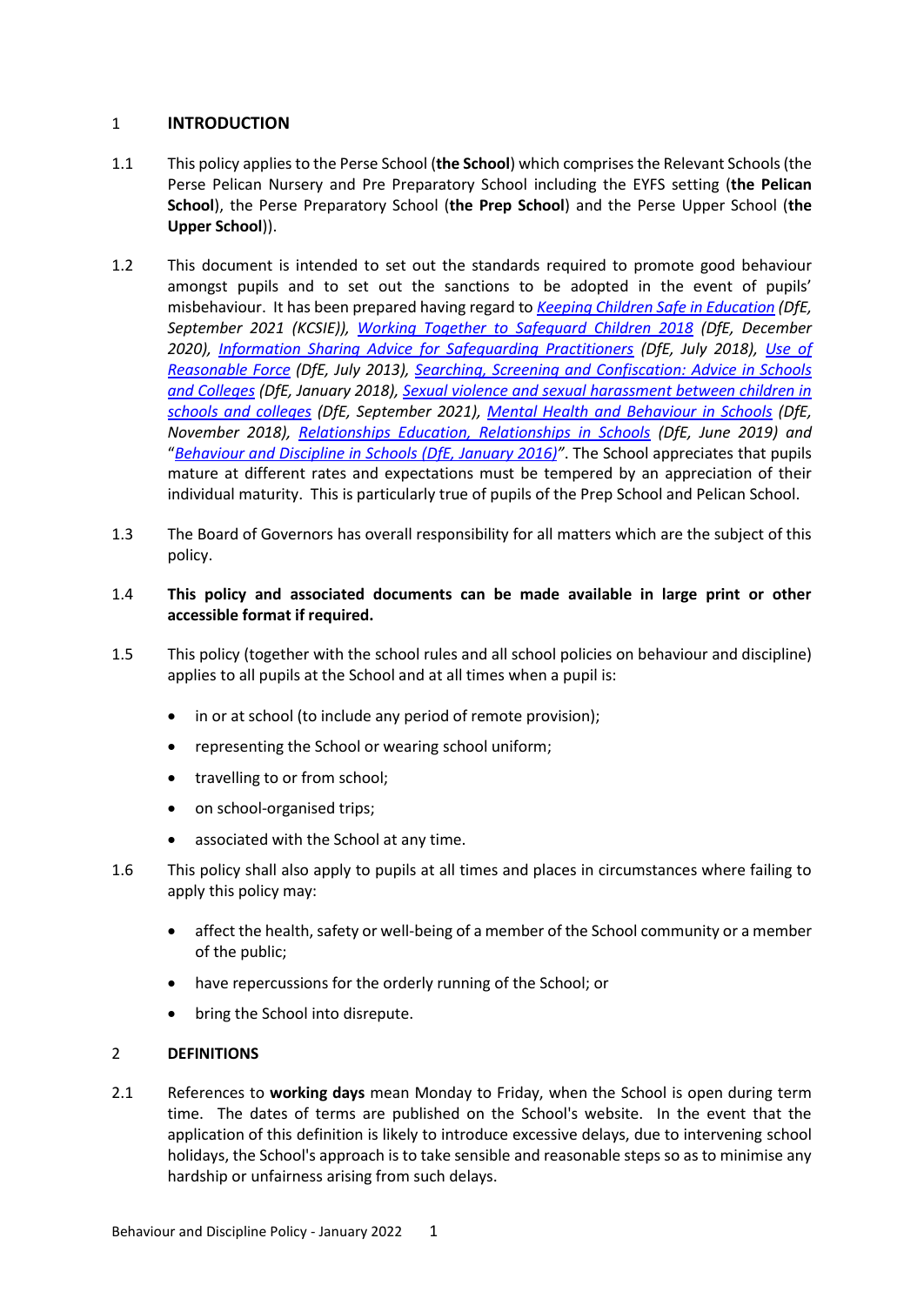2.2 References to the **Governors' Review** are to the review by the Panel of the Head's decision in accordance with the Permanent Exclusion and Review: Review Procedure.

# <span id="page-3-0"></span>3 **POLICY AIMS**

- 3.1 To enable the Head of the Relevant School (**the Head**) to carry out his or her responsibilities of promoting good behaviour, maintaining order and good discipline in the School, and setting a range of appropriate sanctions to be adopted in the event of pupil misbehaviour.
- 3.2 To encourage pupils to accept responsibility for their behaviour and to ensure, so far as possible, that every pupil in the School is able to benefit from and make their full contribution to the life of the School, consistent always with the needs of the school community.
- 3.3 To protect all who come into contact with the School from harm and to help create a culture of safety, equality and protection.
- 3.4 To authorise the school rules (including bounds and uniform regulations) and any procedures necessary for implementing them.
- 3.5 To set out a clear and fair process for the investigation of allegations of poor behaviour and/or breaches of discipline.
- 3.6 To actively promote and safeguard the welfare of pupils at the School.
- 3.7 To help to promote a whole school culture of openness, safety, equality and protection.
- 3.8 This policy forms part of the School's whole school approach to promoting child safeguarding and wellbeing, which seeks to ensure that the best interests of pupils underpins and is at the heart of all decisions, systems, processes and policies.

# <span id="page-3-1"></span>4 **RELATED POLICIES**

- 4.1 The School has the following related policies:
	- Upper School Alcohol Policy.
	- Anti-Bullying Policy (Pupils).
	- Upper and Prep School Drugs Policies
	- Staff Code of Conduct
	- Permanent Exclusion and Removal: Review Procedure
	- Acceptable Use of ICT Policy for Pupils
	- Online Safety Policy
	- Searching and Retention and Disposal of Confiscated Items Policy which contains details of the School's powers in relation to searching.
	- Equal Treatment Policy (Pupils)
	- Risk Assesment Policy for Pupil Welfare
	- Disability Policy
	- Special Educational Needs and Learning Difficulties Policy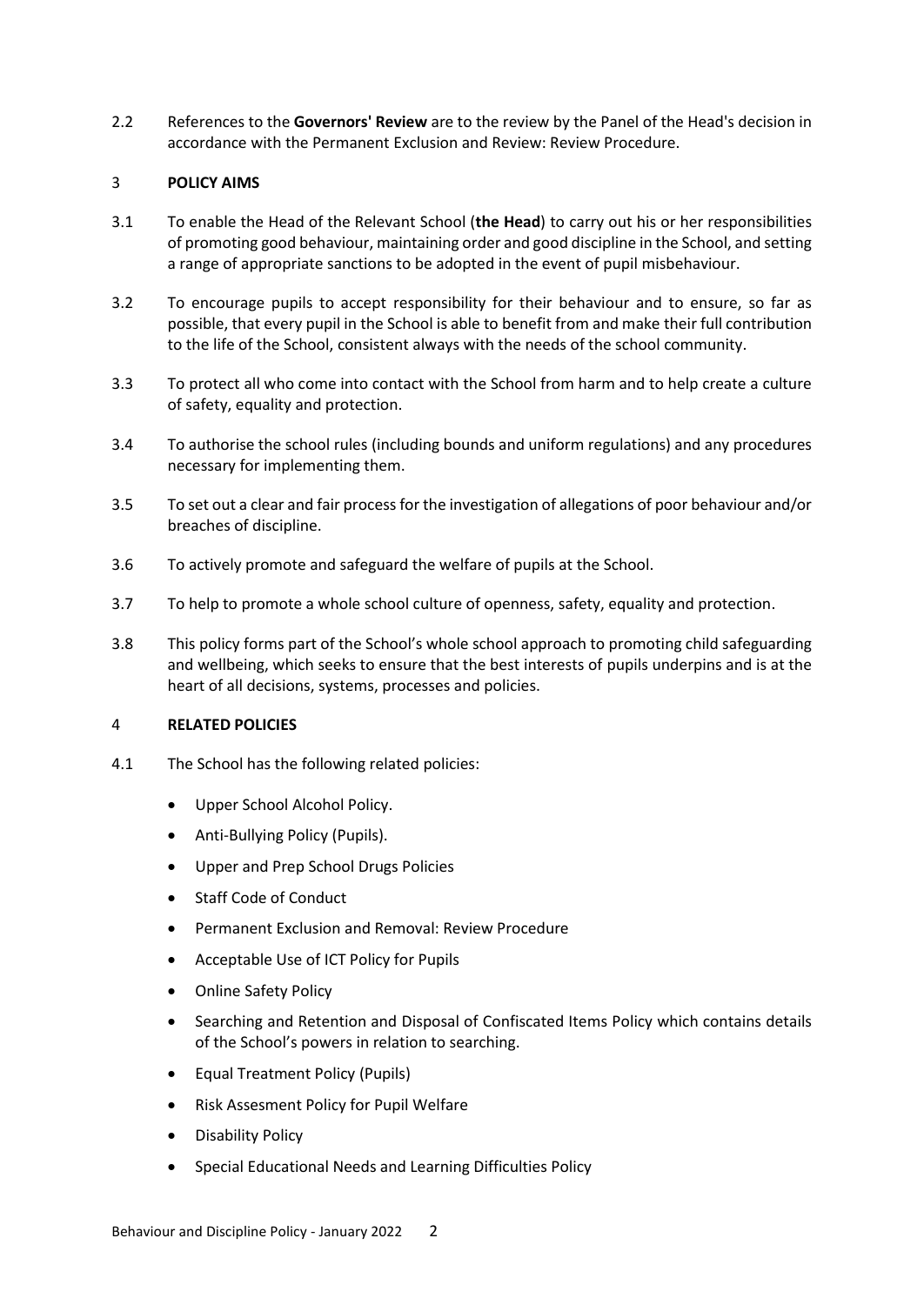- Safeguarding and Child Protection Policy
- Relationships Education and Relationships and Sex Education Policy
- School Rules
- 4.2 Copies of Appendix 5 to the *Acceptable Use of ICT Policy for Pupils* are displayed throughout the Upper and Prep Schools. Copies of all policies mentioned above are available to parents in the 3-18 Information section of the PersePortal, or on application to the Head.

# <span id="page-4-0"></span>5 **PROMOTING POSITIVE BEHAVIOUR: FUNDAMENTAL PRINCIPLES - The Pupil Codes of Conduct:**

- 5.1 Pupils of the School are expected to act with **responsibility** and show **consideration** at all times. They must adhere to the School's Values.
- 5.2 The Pupil Codes of Conduct in force within the School are the Perse Code of Conduct (Upper School), Perse Prep School Expectations (Prep School) and Code of Pelican Behaviour (Pelican School). Pupils are expected to abide by the Code of Conduct for the part of the School they attend.
- 5.3 Specifically all pupils of the School are expected to:
	- act with honesty and integrity and to treat all members of the school community and the public with respect, courtesy and kindness both in actual and virtual (online) interactions;
	- contribute positively to the school community;
	- contribute to the high quality of learning by ensuring that they:
		- arrive calmly, punctually and correctly equipped for each lesson;
		- listen carefully and use their time in class appropriately and effectively;
		- do not disturb teaching, or the learning of others; and
		- write down any homework to be undertaken, complete it and hand it in on time;
	- take responsibility for their own safety and that of others to the best of their ability and commensurate with their age and maturity. Behave calmly and sensibly when moving round the school, when waiting for lessons and when not directly supervised;
	- take care of the school environment, ensuring that everybody's property is respected and safeguarded;
	- take pride in their appearance, wearing uniform correctly and smartly.
- 5.4 Parents are expected to work with the School to ensure that their children understand (in an age appropriate manner) this policy and the school rules (see section [6\)](#page-5-0). This policy and the school rules, will be reinforced periodically at assemblies and at other times. In the Upper School all pupils are required to read this policy and confirm that they have done so.
- 5.5 The School's expectations about behaviour will be brought to the pupils' attention throughout their time at the School and in particular on entry to each of the Relevant Schools. Pupils are educated about good behaviour through the operation of the School's curriculum, PSHE and assembly programme and the School's pastoral support systems.
- 5.6 The Head has overall responsibility for behaviour management issues. The following staff are responsible for day to day behaviour management issues: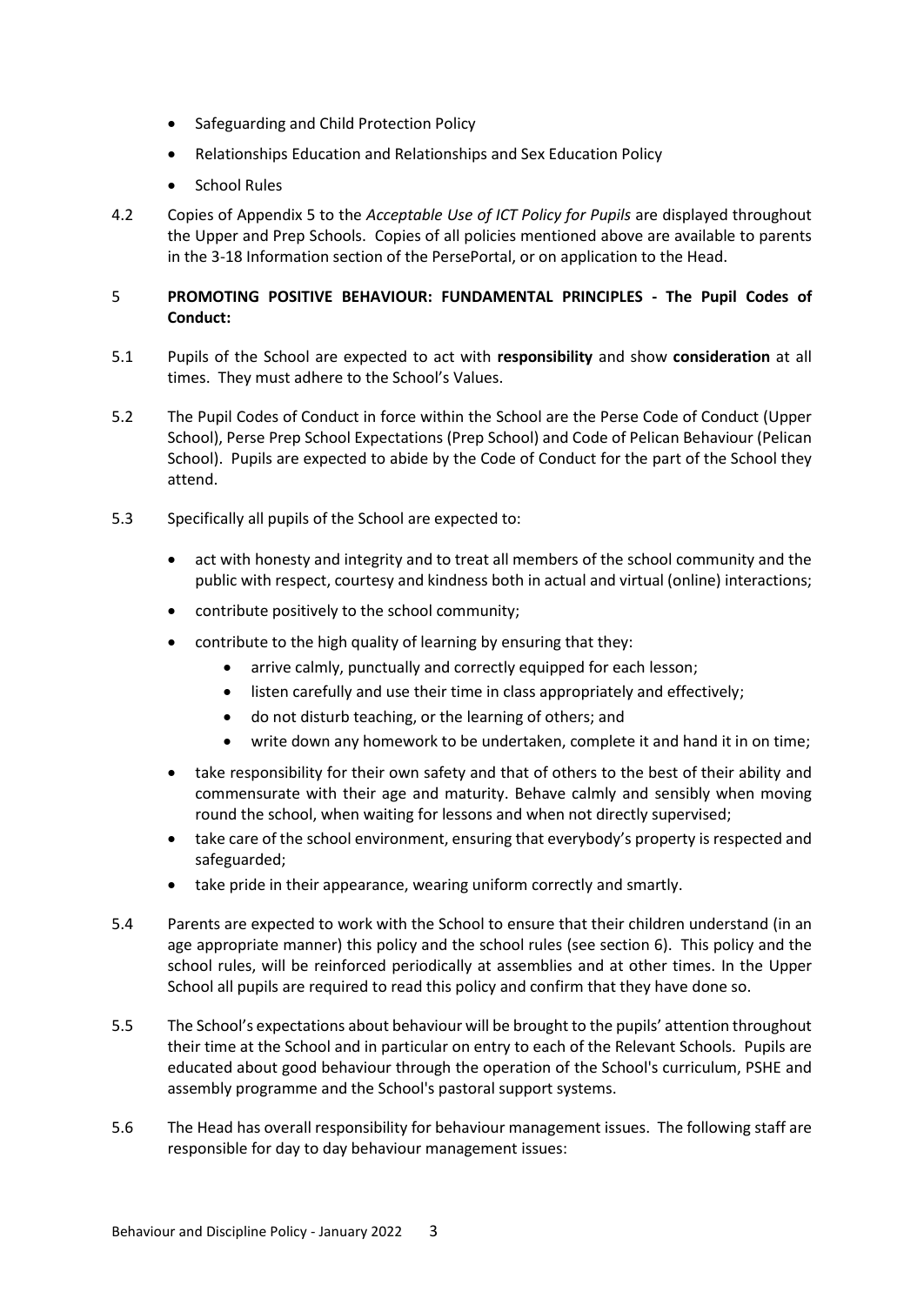- Upper School: The Deputy Head (Pupil development and welfare), Section Heads and Heads of Year.
- Prep School: The Deputy Head.
- Pelican School: The Head or Deputy Head.
- 5.7 The above members of staff provide guidance to other staff and can access expert advice if ordinary management methods are ineffective with a particular pupil.

# <span id="page-5-0"></span>6 **SCHOOL RULES**

- 6.1 The school rules in force within the School are the Upper School Rules, the Prep School Expectations and the Code of Pelican Behaviour. Pupils are expected to abide by the school rules in force in the part of the School they attend.
- 6.2 The school rules (including associated bounds and uniform regulations) shall be set by the Head. The school rules are necessary:
	- for the safety and well-being of everyone at the School;
	- for the reputation of the school community as a whole; and
	- for the protection of school property and the wider environment.

# <span id="page-5-1"></span>7 **REWARDS**

7.1 The School understands that rewards can be more effective than punishment in motivating pupils. The School is committed to promoting and rewarding good behaviour, and may do so in some of the ways detailed in Annex 1 to this policy.

# <span id="page-5-2"></span>8 **BREACHES OF SCHOOL DISCIPLINE**

- 8.1 The School adopts a culture of openness and transparency and, where there are any concerns regarding breaches of discipline, contact should be made with the School at the earliest opportunity. All concerns are taken seriously including scenarios where suspicions or breaches of discipline appear minor.
- 8.2 The School has pastoral support systems in place to assist pupils in managing their behaviour. A range of sanctions are available for those who breach the School rules and policies for behaviour and discipline. The sanctions used within each part of the School are detailed in Annex 2 to this policy.
- 8.3 Allegations, complaints or rumours of minor breaches of discipline are dealt with by staff as they occur. Staff may carry out informal investigations and / or interviews with the pupils involved.
- 8.4 A minor breach of discipline may be referred to a senior member of staff and external agencies (where appropriate) prior to, during or following an informal investigation.
- 8.5 When considering the appropriate sanction, the risks posed to pupil welfare by an individual's behaviour will be assessed. This may include consideration of how any action taken, sanctions applied or inaction may affect that individual's welfare and, where appropriate, how it may affect other pupils' welfare and / or the School community as a whole.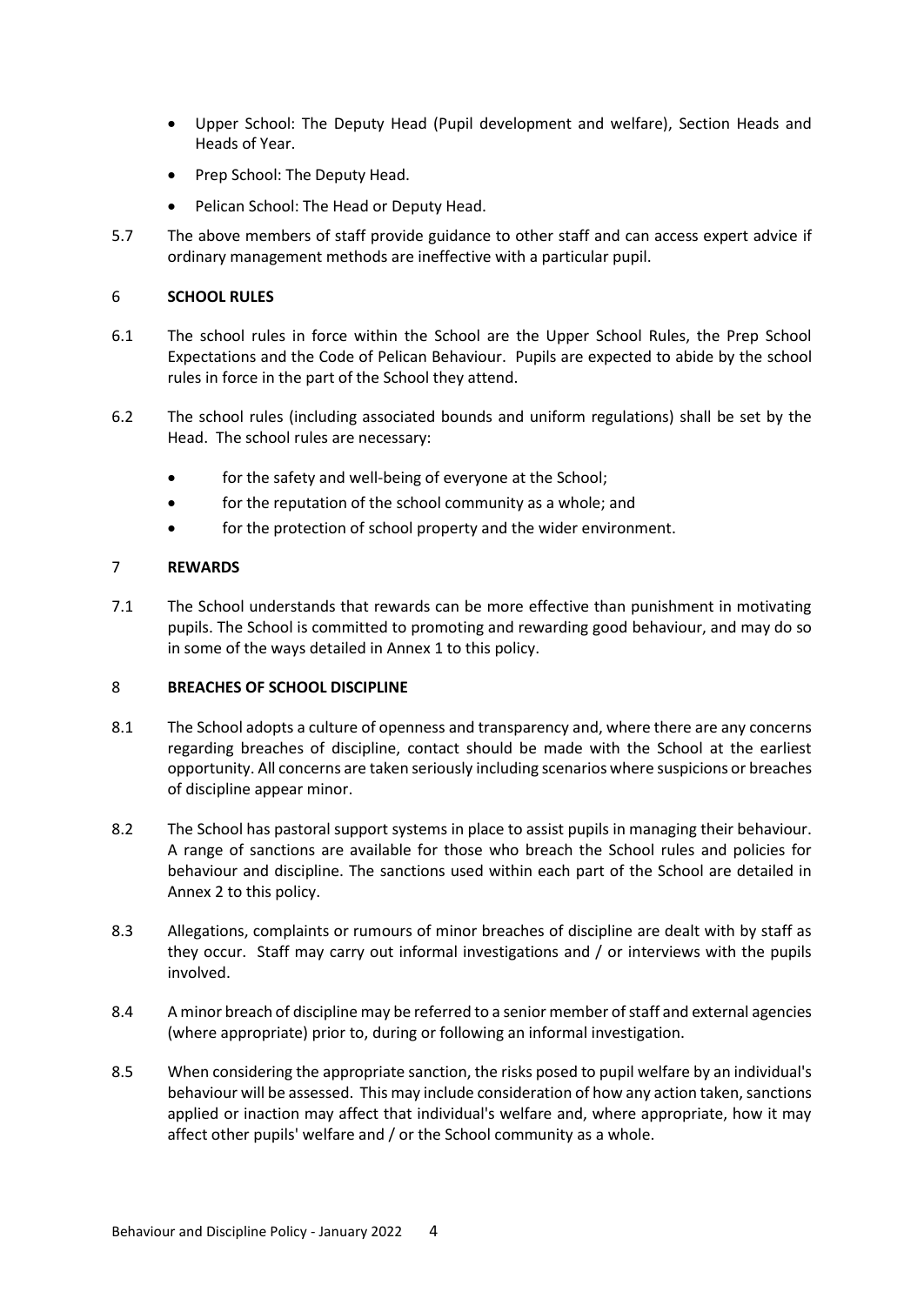#### **Other Sanctions**

- 8.6 The Heads may further prescribe and authorise staff to use sanctions other than those detailed in Annex 2 as long as they comply with good educational practice and tend to promote observance of the school rules and codes of conduct. Where possible, staff should attempt to link the task in the sanction to the offence in order to provide the pupil with an opportunity to learn. Teachers must consult with relevant senior staff if they consider a creative sanction to be more appropriate to the individual case (these must be appropriate, proportionate and not humiliating).
- 8.7 In determining an appropriate sanction, teachers must give consideration to the following: the nature of the offence, the context, the age and prior conduct of the offender, additional personal circumstances (including SEN), risks posed to pupil welfare, remorse shown, honesty and co-operation in the enquiry, impact of the offence, legal advice and any other relevant factor.

# **Additional needs**

- 8.8 In respect of a pupil with a disability as defined by the Equality Act 2010, the School will make such adjustments to this policy and its implementation as it is reasonable to have to make to avoid substantial disadvantage to the pupil. In making such adjustments and considering the action to be taken under this policy (as adjusted), the School will have regard to the following:
	- 8.8.1 Whether reasonable steps have been taken to understand and address the pupil's educational and or other needs or vulnerabilities;
	- 8.8.2 Whether all reasonable adjustment have been made to try to manage the behaviour(s) which are under consideration;
	- 8.8.3 Whether, in light of the conclusions in respect of (a) and (b), the action to be taken under this policy is a proportionate means of achieving one or more of the School's legitimate aims, which include:
		- (a) Ensuring that education, benefits, facilities and services are targeted at those who most need them;
		- (b) The fair exercise of powers;
		- (c) Ensuring the health and safety of pupils and staff, in light of clearly identified risks (with due attention to the potential need to refer concerns arising externally as required under the School's *Safeguarding and Child Protection Policy and Procedures*;
		- (d) Maintaining academic and behaviour standards, including adherence to the school rules; and
		- (e) Ensuring the wellbeing and dignity of pupils.
- 8.9 In most cases of poor discipline the School will seek not only to use a sanction, but also to provide support for the pupil. This may include sessions with the class teacher, tutor, Head of Year or Head of Section to help the pupil with any pastoral concerns. The pupil may be supported by a member of the pastoral team or the pupil and their parents may be directed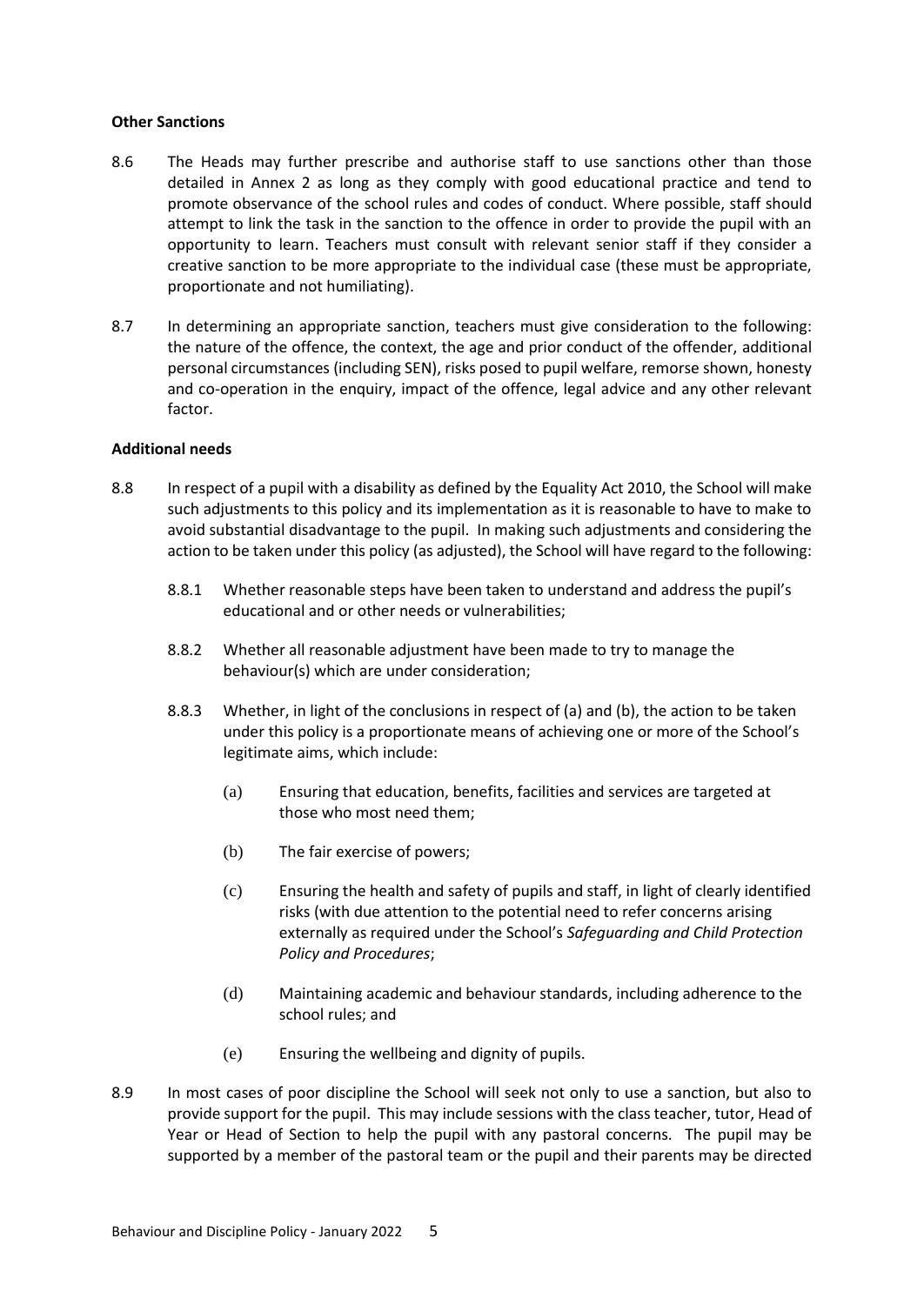to an appropriate professional. The School will try to address underlying issues rather than solely the consequence of those issues.

- 8.10 Where a pupil displays persistent disruptive behaviour and there is a concern about that pupil's needs, the School will liaise with parents and/or local agencies to assess those needs in accordance with the School's *Learning Difficulties Policy* and *Safeguarding and Child Protection Policy*.
- 8.11 The School recognises that it may be difficult for pupils to make a transition into the School and immediately adopt the values of The Perse. The School pays special attention to ensure that new pupils are supported in early days after joining.
- 8.12 In the Early Years, particularly in Nursery, it is recognised that extreme poor behaviour may be due to excessive tiredness. In the event of repeated behaviour issues children's hours may be reviewed with parents and reduced hours or a temporary break from school may be encouraged.

#### <span id="page-7-0"></span>9 **SERIOUS BREACHES OF SCHOOL DISCIPLINE**

- <span id="page-7-1"></span>9.1 Allegations, complaints or rumours that a pupil may have committed a serious breach of school discipline will be dealt with in accordance with Annexes 3 and 4 of this Policy.
- 9.2 The main categories of misconduct which are considered to be serious breaches of discipline for the purposes of Paragraph [9.1](#page-7-1) include but are not limited to:
	- Supply, including or facilitation of sale or sharing (which includes any promotion / advertisement or facilitating sale or sharing) supply/possession/use of certain drugs and solvents or their paraphernalia or substances intended to resemble them, or alcohol or tobacco as prohibited by the School's policy on drugs and substances and the School's rules on smoking;
	- Actual or attempted theft, physical violence, intimidation, cyber-based bullying, prejudice-based bullying, discriminatory-based bullying or other potentially criminal offences including being an accessory or conspirator;
	- physical violence and / or abuse (which may include but is not limited to hitting, kicking, shaking, biting and hair pulling)
	- physical or emotional abuse or harassment (to include behaviour that may be categorised as "banter", "just having a laugh", "part of growing up" or "boys being boys;
	- initiation / hazing type violence and rituals (which may include but is not limited to activities involving harassment, abuse or humiliation used as a way of initiating a person into a group);
	- abuse in intimate personal relationships between peers;
	- sexual violence, sexual harassment and upskirting and other harmful/inappropriate sexual behaviour;
	- consensual and non-consensual sharing of nudes and semi-nude images and / or videos;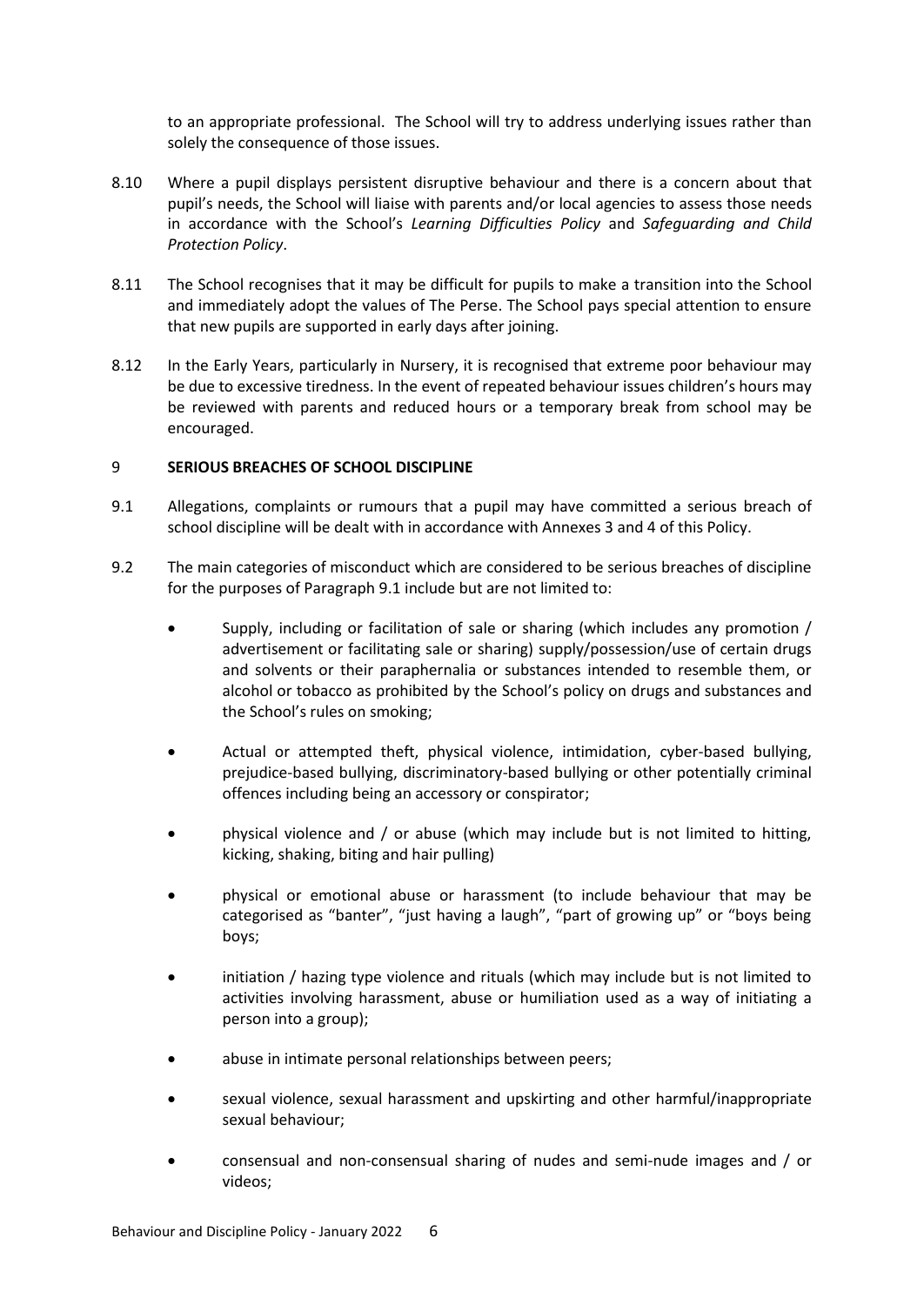- behaviour in contravention of the School's policies on the acceptable use of technologies or online safety;
- supply or possession of pornography;
- behaviour which may constitute a criminal offence, such as possession or use of an unauthorised firearm, knife or other weapon, or vandalism, defacement, computer hacking or serious misuse of the School's IT network and/or destruction of School property;
- persistent minor breaches of discipline or attitudes or behaviour which are inconsistent with the School's ethos;
- other misconduct which affects the welfare of a member or members of the school community or which brings the School into disrepute (single or repeated episodes) on or off school premises;
- any form of abuse or unlawful discrimination on the grounds of sex, race, religion/belief, disability, special educational needs, sexual orientation and gender reassignment etc; and
- deliberately coughing/spitting on other pupils/staff or a member of the School community;
- persistent or serious breach of the School's Covid Code of Conduct, and Health and Safety guidance;
- other misconduct specifically provided for in the School's parent contract and school rules.
- 9.3 The Governors have authorised the following sanctions for serious breaches of discipline.

# Permanent Exclusion

A pupil may be permanently excluded from the School if it is proved on the balance of probabilities that they have committed a grave breach of school discipline or a serious criminal offence. Permanent exclusion is reserved for the most serious breaches. For the avoidance of doubt, a pupil may also be permanently excluded from the School for persistent lower level breaches.

# **Removal**

The parents may be required to remove a pupil permanently from the School if, after consultation with the Parents and if appropriate, the pupil, the Head is of the opinion that:

- the pupil has committed a breach or breaches of school rules or discipline for which removal is the appropriate sanction; or
- by reason of the pupil's conduct or behaviour or progress the pupil is unwilling or unable to benefit sufficiently from the educational opportunities and/or community life offered by the School; or
- if one or both of the Parents have treated the School or members of its staff or any member of the school community unreasonably.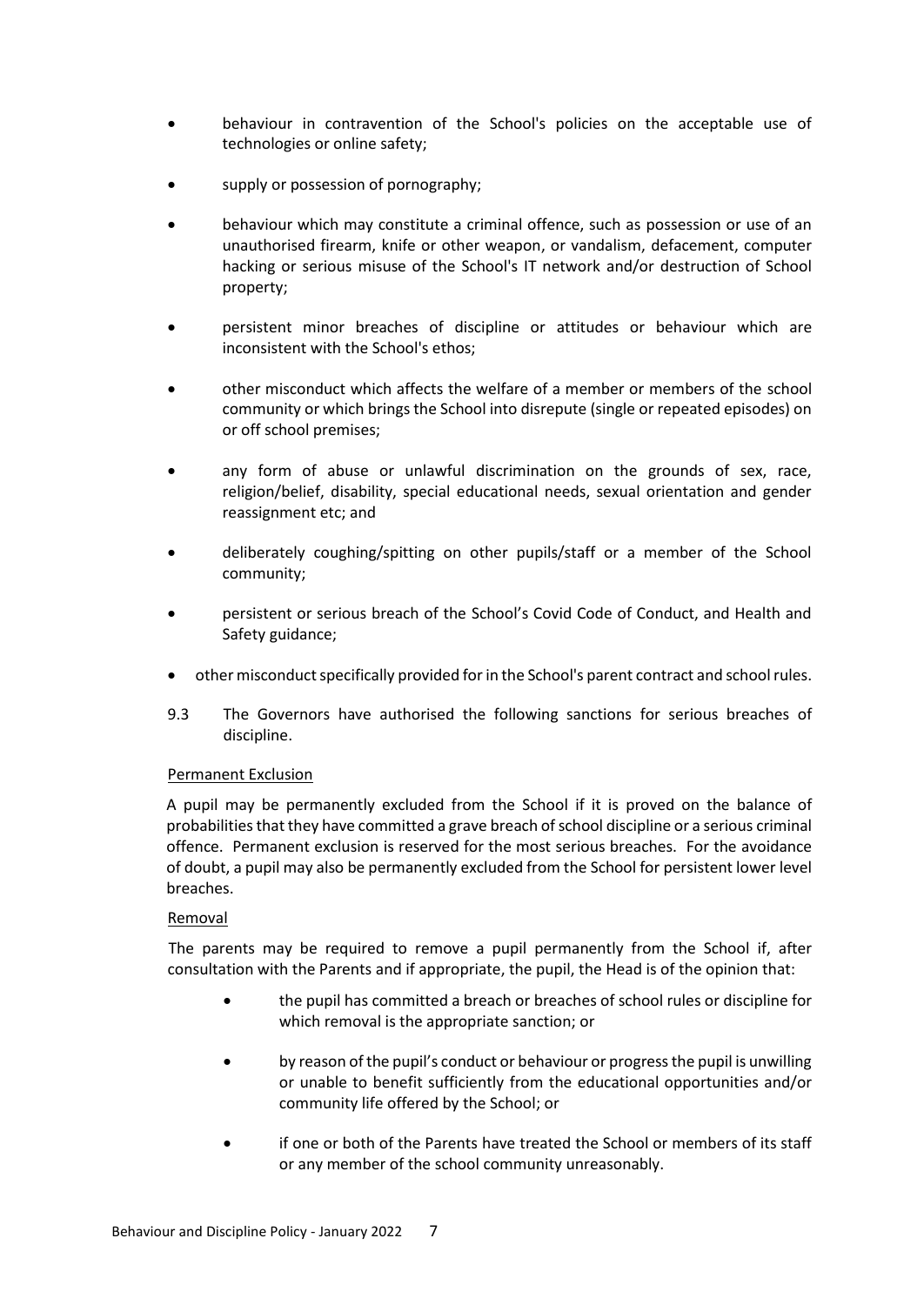Subject to payment of all outstanding fees, which remain payable, the pupil will be given reasonable assistance in making a fresh start at another school.

# Exclusion

A pupil may be excluded as a neutral act while a complaint is investigated and for up to a further ten school days as a disciplinary sanction in its own right.

- 9.4 Removal or exclusion sanctions will form part of the pupil's school permanent disciplinary record, but will not usually be used in references.
- 9.5 An allegation, complaint or rumour of a serious breach of discipline will be investigated in accordance with the procedures set out in Annex 3.
- 9.6 Complainants will be taken seriously and the School will carefully discharge its duty of care to both complainants and those pupil(s) accused. Reporting concerns is encouraged by the School. A complainant is not creating a problem by reporting an allegation, complaint or rumour and should not feel ashamed or embarrassed for making a report.
- 9.7 If the findings of the investigation, on the balance of probabilities, support the allegation, complaint or rumour of a serious breach of discipline, a disciplinary meeting will be held in accordance with the procedures set out in Annex 4.
- 9.8 If a pupil is withdrawn from the School before the conclusion of these disciplinary procedures, the School reserves the right to complete the procedures, in the absence of the pupil and the parents if necessary, and to make a finding. The School reserves the right to refer to such disciplinary action in references provided for the pupil.
- 9.9 The School will act fairly and in accordance with the principles of natural justice and will ensure that where a pupil's place at the School is at risk, the Parents and the pupil are provided with sufficient information about the allegations to understand them and the factual findings made in the investigation; and will have an opportunity to make representations about:
	- 9.9.1 the factual findings made;
	- 9.9.2 whether or not they constitute serious misconduct; and
	- 9.9.3 the sanctions under consideration.
	- 9.9.4 Sanctions imposed will be fair and proportionate to the breach.
- <span id="page-9-0"></span>9.10 The School's aim is to deal with disciplinary matters sensitively and with due respect for the privacy of any individuals involved. Pupils and their parents must treat as confidential any information communicated to them in connection with an investigation or disciplinary matter. A pupil and/or their parents must not make electronic recordings of any meeting conducted under this procedure and doing so may be treated as a separate disciplinary matter. The School may take steps to protect the identity of witnesses if we believe their identity should remain confidential.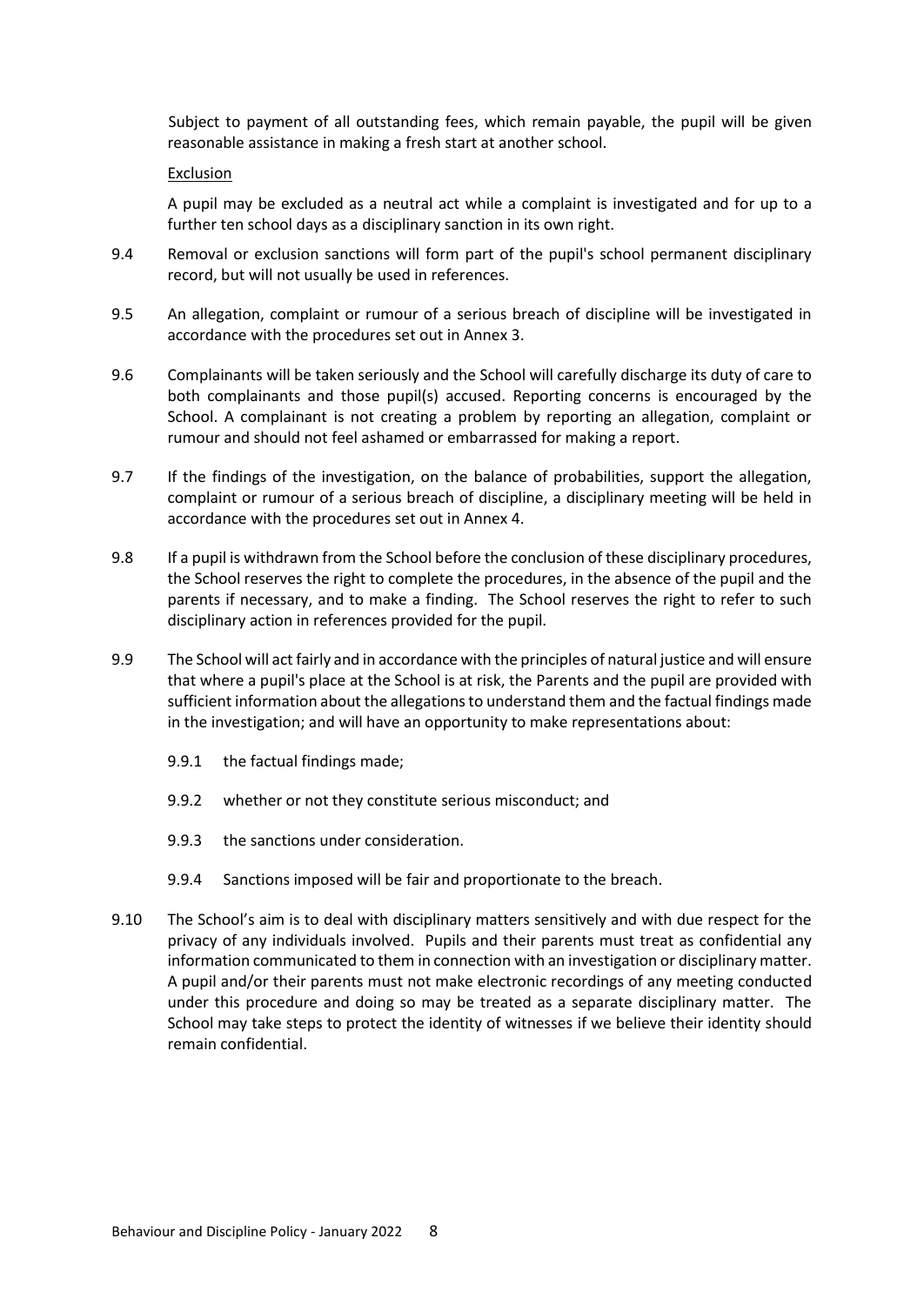#### 10 **Parental involvement**

- 10.1 The School seeks to work in partnership with parents over matters of discipline, and it is part of the parents' obligations to the School to support the school rules.
- 10.2 Parents will be informed as soon as reasonably practicable after it becomes clear that the pupil may face disciplinary action for a serious breach of discipline, unless the School is prevented from doing so by the police, social care or children's services, if they are involved.
- 10.3 Parents will also be notified of disciplinary sanctions for minor breaches of discipline and may be contacted to discuss the matter if it is considered appropriate to do so.

# <span id="page-10-0"></span>11 **Safeguarding and peer on peer abuse**

- 11.1 Some behaviour by a pupil towards another may be of such a nature that safeguarding concerns are raised. The School will adopt a zero tolerance approach in order to prevent harm to pupils. Safeguarding issues can manifest themselves via peer on peer abuse. This includes, but is not limited to:
	- bullying (including cyber-bullying, prejudice and discriminatory- based bullying);
	- physical abuse such as hitting, kicking, shaking, biting, hair pulling, or otherwise causing physical harm (which may include an online element which facilitates, threatens and/or encourages physical abuse);
	- sexual violence and sexual harassment (which may include an online element which encourages sexual violence);
	- causing somebody to engage in sexual activity without consent;
	- consensual and non-consensual sharing nudes and semi nudes images and or videos (also known as youth produced sexual imagery);
	- upskirting and/or attempts to commit upskirting; and
	- initiation / hazing type violence and rituals (which may include activities involving harassment, abuse or humiliation used as a way of initiating a person into a group and may also include an online element.
- 11.2 Peer on peer abuse can occur both inside and outside of School and may be taking place whilst not being reported. A one size fits all approach is not appropriate for all pupils, and a contextualised approach for more vulnerable pupils, victims of abuse and pupils with special educational needs and disabilities may be required. Certain behaviours, for example dismissing sexual harassment as "just banter", "just having a laugh", "part of growing up" or "boys being boys" can lead to a culture of unacceptable behaviours and create an unsafe environment for pupils. In worst case scenarios, dismissing sexual harassment can led to a culture that normalises abuse and pupils accepting it as normal and not coming forward to report it.
- 11.3 Technology is a significant component in many safeguarding and wellbeing issues. Pupils are at risk of abuse online as well as face to face. This can take the form of abusive, harassing, and misogynistic messages, the non-consensual sharing of indecent images, especially around chat groups, and the sharing of abusive images and pornography.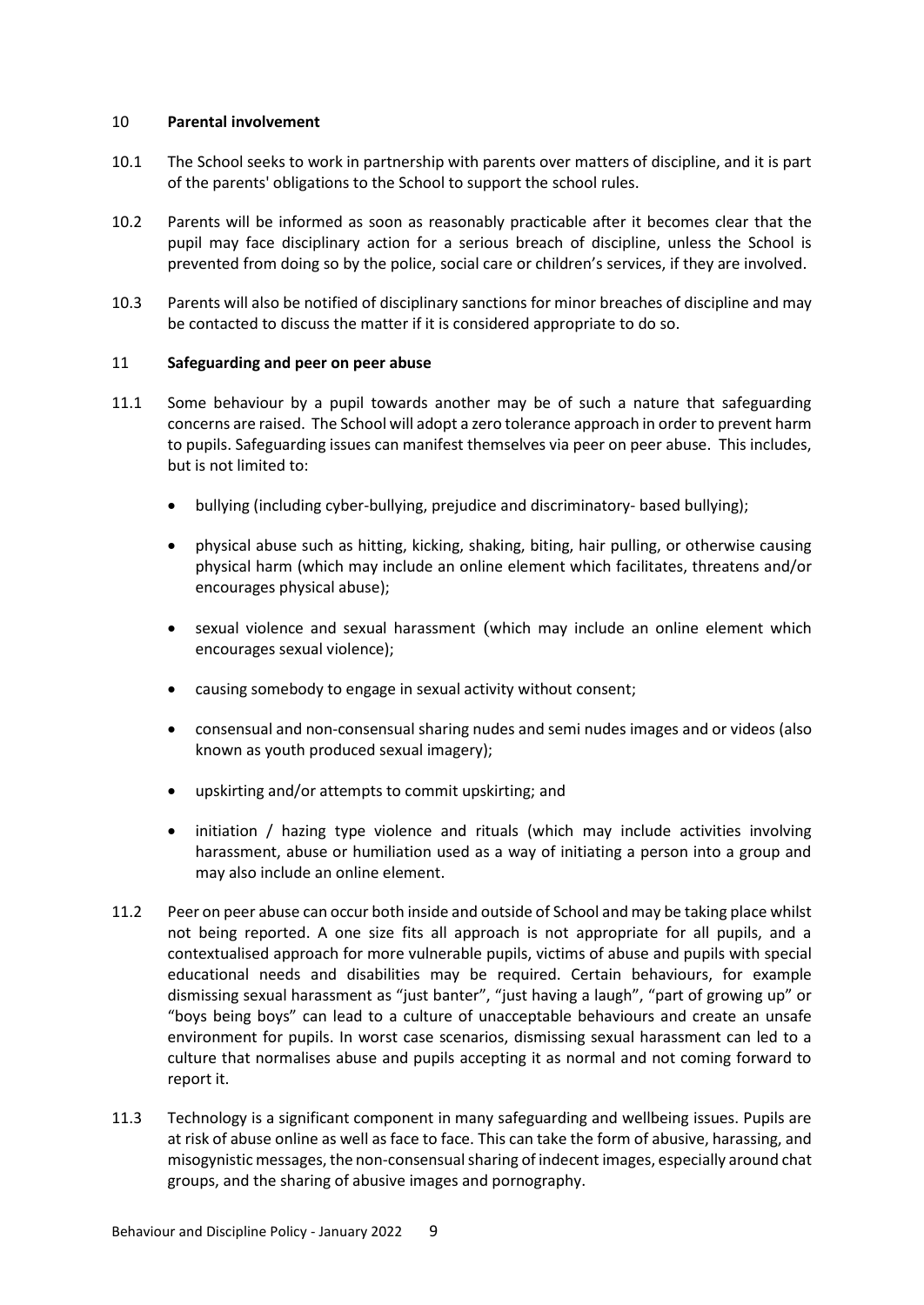11.4 In line with the School's aims and culture of openness and encouragement, to report the School's policy and procedures with regard to peer on peer abuse are set out in the School's *Safeguarding and Child Protection Policy*. If behaviour and discipline matters give rise to a safeguarding and child protection concern, either in relation to the alleged victim(s) or perpetrator(s) or, more widely, in relation to ensuring the safety and welfare of pupils and/or staff, the procedures in the School's S*afeguarding and Child Protection Policy and Procedures* will take priority.

# <span id="page-11-0"></span>12 **Corporal punishment and Use of Reasonable Force**

- 12.1 Staff, or any person living or working on the premises, must not give corporal punishment to any pupil. They must not threaten corporal punishment or any form of punishment which could have an inappropriate impact on the pupil's well-being. So far as they are able they should ensure that no one on the premises threatens or uses corporal punishment to any pupil.
- 12.2 There are exceptional circumstances when it is appropriate for staff to use reasonable force to safeguard pupils. Any use of force by staff must be reasonable, proportionate, lawful and in accordance with the guidance given in DfE publication *[Use of Reasonable](https://www.gov.uk/government/publications/use-of-reasonable-force-in-schools) Force (Advice for [Headteachers, Staff and Governing Bodies\)](https://www.gov.uk/government/publications/use-of-reasonable-force-in-schools)*.
- 12.3 Reasonable force will be used only when immediately necessary and for the minimum time necessary to prevent a pupil from doing or continuing to do any of the following:
	- committing a criminal office;
	- injuring themselves or others;
	- causing damage to property, including their own.
- 12.4 Examples of where reasonable force may be used include controlling or restraining a pupil at risk of harming themselves through physical outbursts or preventing a pupil from leaving the classroom where allowing them to do so would risk their safety or lead to behaviour that disrupts the behaviour of others.
- 12.5 In addition, reasonable force may be used to conduct a search for certain "prohibited items" (see the School's policy on *Searching and the Retention and Disposal of Confiscated Items*.
- 12.6 Force will not be used as a punishment.
- 12.7 The School acknowledges its legal duty to make reasonable adjustments for pupils with a disability or special educational needs. The School will establish proactive and positive behaviour support strategies for pupils with particular needs, in consultation with their parents, to aim to reduce the occurrence of challenging behaviour and the need to use reasonable force.
- <span id="page-11-1"></span>12.8 Any occasion where physical intervention is used, including in the EYFS setting, will be recorded in writing and parents informed about it on the same day**.**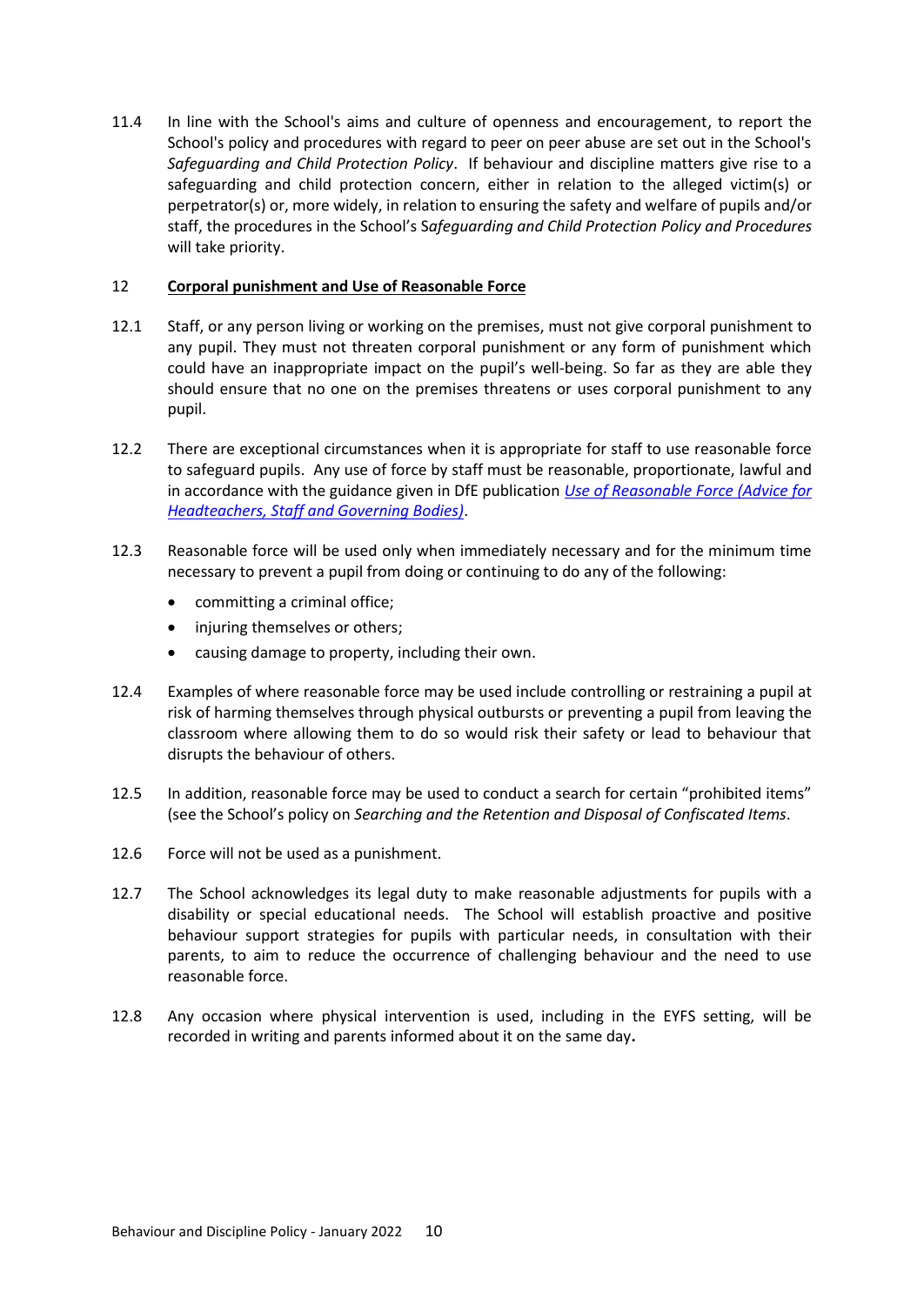# 13 **RECORDS**

- 13.1 All records created in accordance with this policy are managed in accordance with the School's Records Management Policy and Records Retention Schedule.
- 13.2 The School will keep a record pf the administration of exclusions, pupils taken off roll, incidents of poor behaviour, use of internal isolation and sanctions imposed for serious misbehaviour. The record will include the date and nature of the sanction, name and year of the pupil concerned, the reason for the sanction, and the name of the person administering the sanction as follows:
	- Upper School in the Behaviour Management records on the SIMS database. In addition, a Serious Disciplinary Offences file is kept in the Deputy Head (Pupil development and welfare)'s office;
	- Prep School in the Behaviour Management records on the SIMS database. In addition, a file is kept within the Head's Office in which details of after school detentions and secondary notes are recorded;
	- Pelican School in the Record of Sanctions for Serious Disciplinary Offences which is kept electronically by the Head.
- 13.3 The records of sanctions for serious misbehaviour are reviewed regularly so that any patterns in behaviour can be identified.
- 13.4 The School will keep a separate record for:
	- 13.4.1 Allegations and concerns reported in respect of:
		- (a) Sexual harassment or sexual violence
		- (b) bullying, discriminatory and prejudiced behaviour, either directly or indirectly, including racist, sexist, disability and homophobic/biphobic/transphobic bullying, use of derogatory language and racist incidents
- 13.5 The information created in connection with this policy may contain personal data. The School's use of personal data will be in accordance with data protection law. The School has published privacy notices on its website which explain how the School will use personal data. The School's approach to data protection compliance is set out in the School's data protection policies and procedures. In addition, staff must ensure that they follow the School's data protection policies and procedures when handling personal data created in connection with this policy. This includes the School's *Data Protection Policy for Staff, Governors and Volunteers* and *Information Security and Sharing Data Guidance*, which are contained in the *Data Protection and Information Security Handbook*.
- 13.6 Overall statistics are made available to the Independent School's Inspectorate (ISI) on an annual basis and are monitored by governors.

# <span id="page-12-0"></span>14 **MALICIOUS ALLEGATIONS**

14.1 Where a pupil makes an allegation which is determined to unsubstantiated, unfounded, false or malicious, the DSL will consider whether the pupil is in need of help or may have been abused by someone else and this is a cry for help. A referral to external agencies may be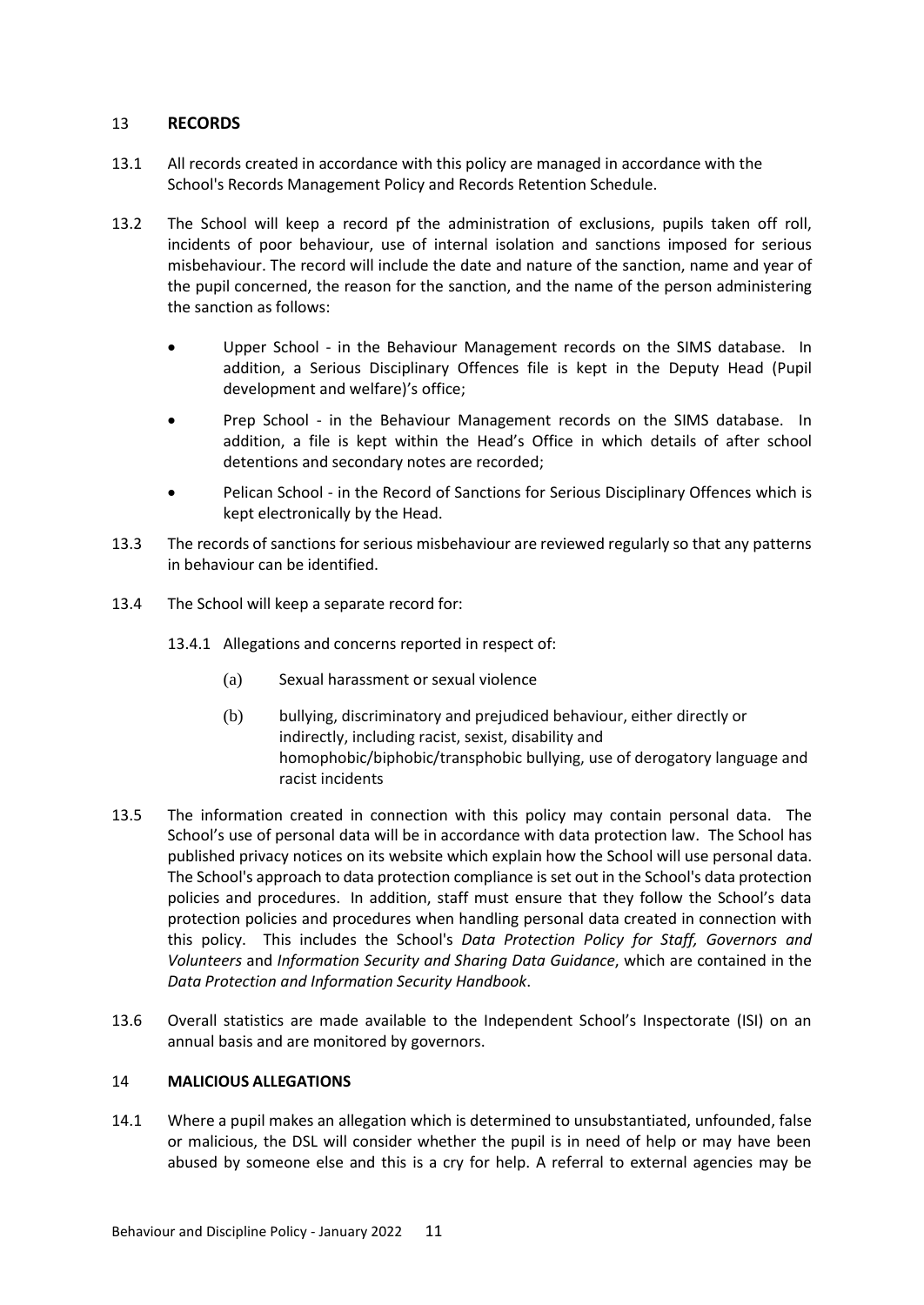appropriate in these circumstances. The Head will also consider whether to take disciplinary action against the pupil in accordance with this policy.

- 14.2 Where a Parent has made a deliberately invented or malicious allegation, the Head will consider whether to require that Parent to remove their child or children from the School on the basis that they have treated the School or a member of staff unreasonably and compromised the requirement for mutual trust and confidence.
- 14.3 The School will consider a malicious allegation to be one where there is sufficient evidence on the balance of probabilities to disprove the allegation and that, by the same test there is sufficient evidence that there has been a deliberate act to deceive.

# <span id="page-13-0"></span>15 **RISK ASSESSMENT**

- 15.1 Where a concern about a pupil's welfare is identified, the risks to that pupil's welfare will be assessed and appropriate action will be taken to reduce the risks identified.
- 15.2 The format of risk assessment may vary and may be included as part of the School's overall response to a welfare issue, including the use of individual pupil welfare plans (such as behaviour, healthcare and education plans, as appropriate). Regardless of the form used, the School's approach to promoting pupil welfare will be systematic and pupil focused.
- 15.3 The Upper School Head, Prep School Head or Pelican School Head, as appropriate, has overall responsibility for ensuring that matters which affect pupil welfare in each school are adequately risk assessed and for ensuring that the relevant findings are implemented, monitored and evaluated.
- 15.4 Day to day responsibility to carry out risk assessments under this policy will be delegated to the Deputy Head (Pupil development and welfare), Prep School Deputy Head or Pelican School Deputy Head, as appropriate, who has been properly trained in, and tasked with, carrying out the particular assessment.

# <span id="page-13-1"></span>16 **GOVERNORS' REVIEW**

- 16.1 Parents are entitled to ask for a governors' review of a decision to permanently exclude or to require removal of the pupil for disciplinary reasons. The form of application for a review and the review procedures are set out in the School's *permanent exclusion and removal: review procedure* which can be supplied to the parents on request. A copy is also available to parents and guardians on PersePortal.
- 16.2 There will be no right to a governors' review of other sanctions but a parent or pupil who feels aggrieved may take it up with the member of staff who imposed the sanction or ask any of the following to take up their concerns with the member of staff who imposed the sanction:
	- Upper School the pupil's Tutor, Section Head or Deputy Head (Pupil development and welfare).
	- Prep School the pupil's Form Teacher or the Deputy Head
	- Pelican School the Deputy Head.
- <span id="page-13-2"></span>16.3 A parent who remains dissatisfied with the response to a concern raised may make a formal complaint under the procedures set out in the School's *Complaints Policy*, a copy of which is available on the School's website or on request from the Head's office.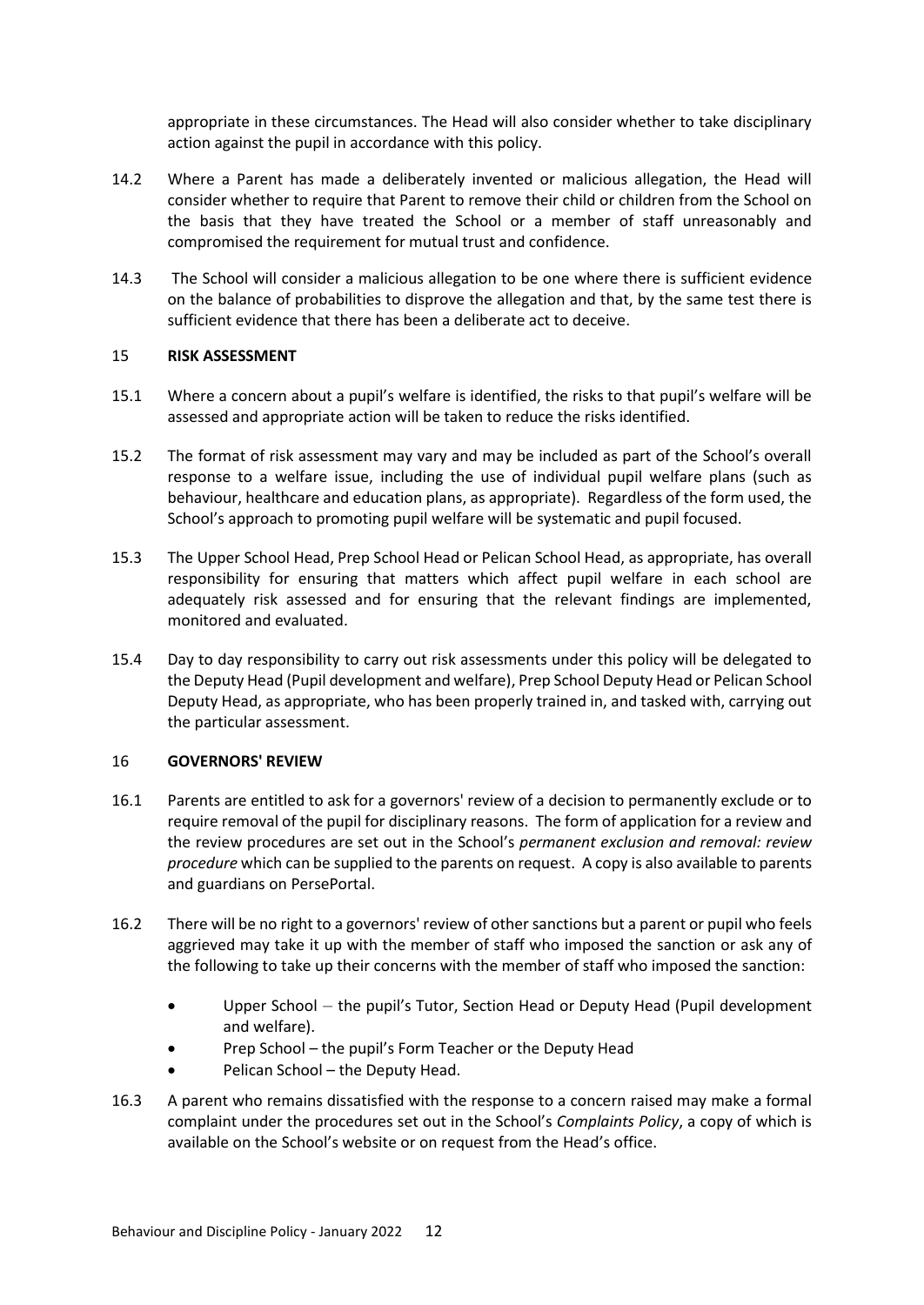# 17 **VERSION CONTROL**

| Date of adoption of this policy     | 5 January 2022                                                                                             |
|-------------------------------------|------------------------------------------------------------------------------------------------------------|
| Date of last review of this policy  | 2 December 2021                                                                                            |
| Date for next review of this policy | August 2022                                                                                                |
| Policy owner (SLT)                  | Upper School - Deputy Head (Pupil development<br>and welfare)                                              |
|                                     | Prep School - Deputy Head                                                                                  |
|                                     | Pelican School - Head                                                                                      |
| Authorised by                       | Jonathan Scott                                                                                             |
|                                     | On behalf of the Board of Governors                                                                        |
| Circulation                         | Governors / teaching staff / all staff / parents /<br>pupils [on request]                                  |
|                                     | Published on the School's website<br>and<br>PersePortal and available from the School Office<br>on request |
| <b>Status</b>                       | Complies with the Education (Independent<br>School Standards) Regulations 2014<br>(SI2014/3283)            |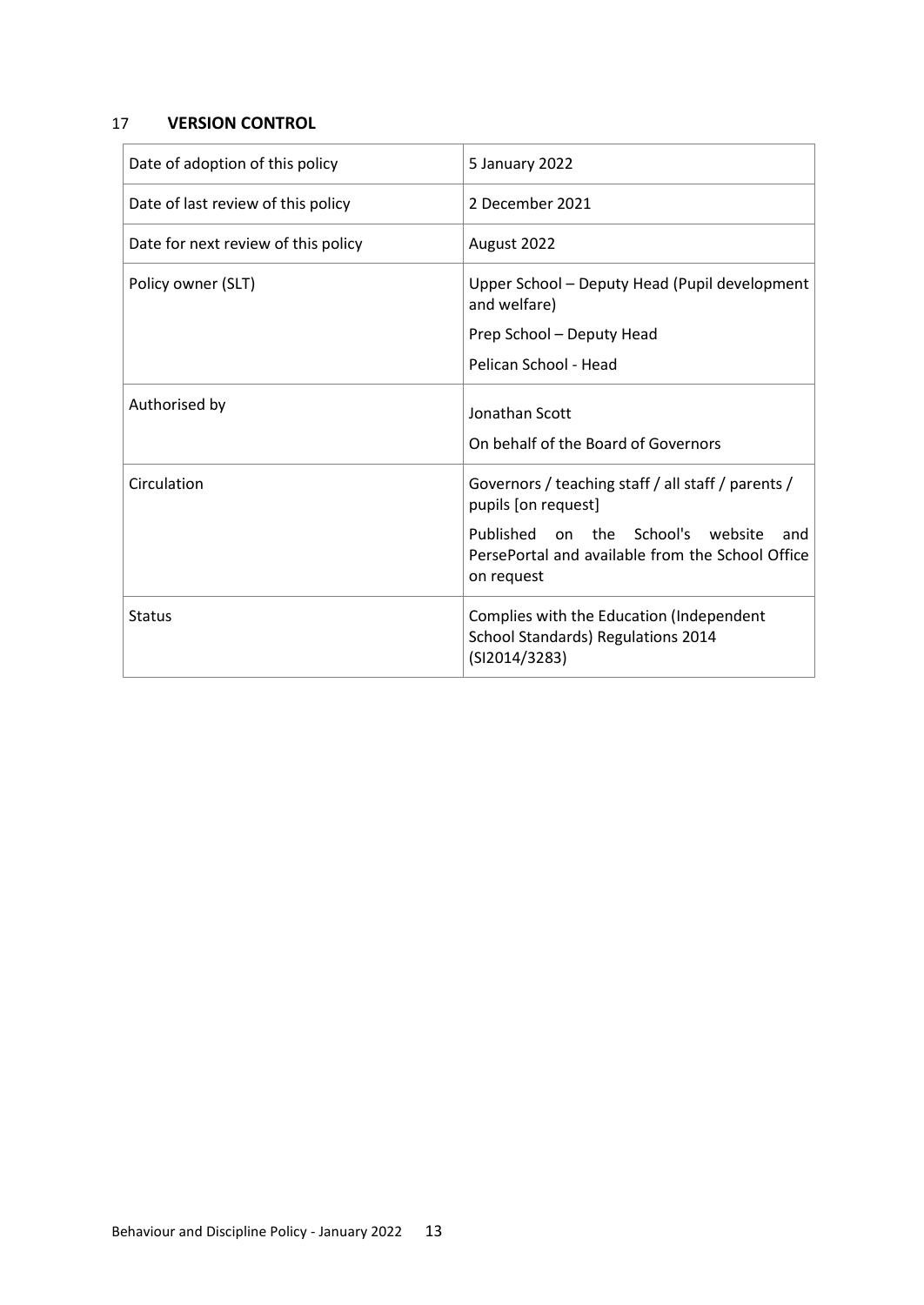#### <span id="page-15-0"></span>**ANNEX 1 - UPPER SCHOOL REWARDS**

1. **Verbal Praise:** Teachers and tutors are encouraged to positively reinforce good deeds. A positive conversation can build one's self esteem. It is important to value effort, improvement and kindness**.**

# 2. **Recognition of Good Work**

Staff who wish to commend pupils for work of a high quality or for significant improvement can:

- Make an appropriate comment on the end of term report;
- Also inform the tutor, Head of Year or Head of Section who can then see the pupil to congratulate him/her;
- Give the pupil a merit (which is automatically awarded when a positive comment is recorded on the achievement record on SIMS). The tutor also receives a copy of the merit and is encouraged to congratulate their tutee.
- Recommend the pupil for an end of year prize.

# 3. **Merits**

The Merit system applies to Years 7-13. The purpose of the Merit system is to help to encourage excellence, hard work and improvement among pupils by recognising and rewarding their achievements in a more immediate way than end of term reports allow.

Merits are awarded for work or conduct that falls into one of the following four broad categories. A comment usually accompanies the merit, which is displayed to the student by email, and copied in to the tutor.

- **Academic** all aspects of excellent academic work (relative to the ability of a particular student), improved effort, super-curricular engagement, improved attainment etc.
- **Extra-Curricular** Recognising aspects of extra-curricular contribution e.g. sport, music, drama, outdoor pursuits, clubs, societies, houses, etc.
- **Community** Recognising general acts around school, or outside the school, which benefit others.
- **Other** Any conduct which falls outside the three main categories above

Merits are awarded across the whole of the Perse ability range and focus on motivating pupils to do the best they can across all areas of school life. All sections of the School have prizes linked to merit totals.

# 4. **Mention/Award in Assembly**

The Head, Deputy Heads, Section Heads and Heads of Year will endeavour to recognise significant pupil achievement in assembly, or via other appropriate means such as the school newsletter and/or 'well done' postcards.

# 5. **Colours**

Colours are prestigious awards for positive extra-curricular participation. Colours are awarded in assemblies at the end of each term.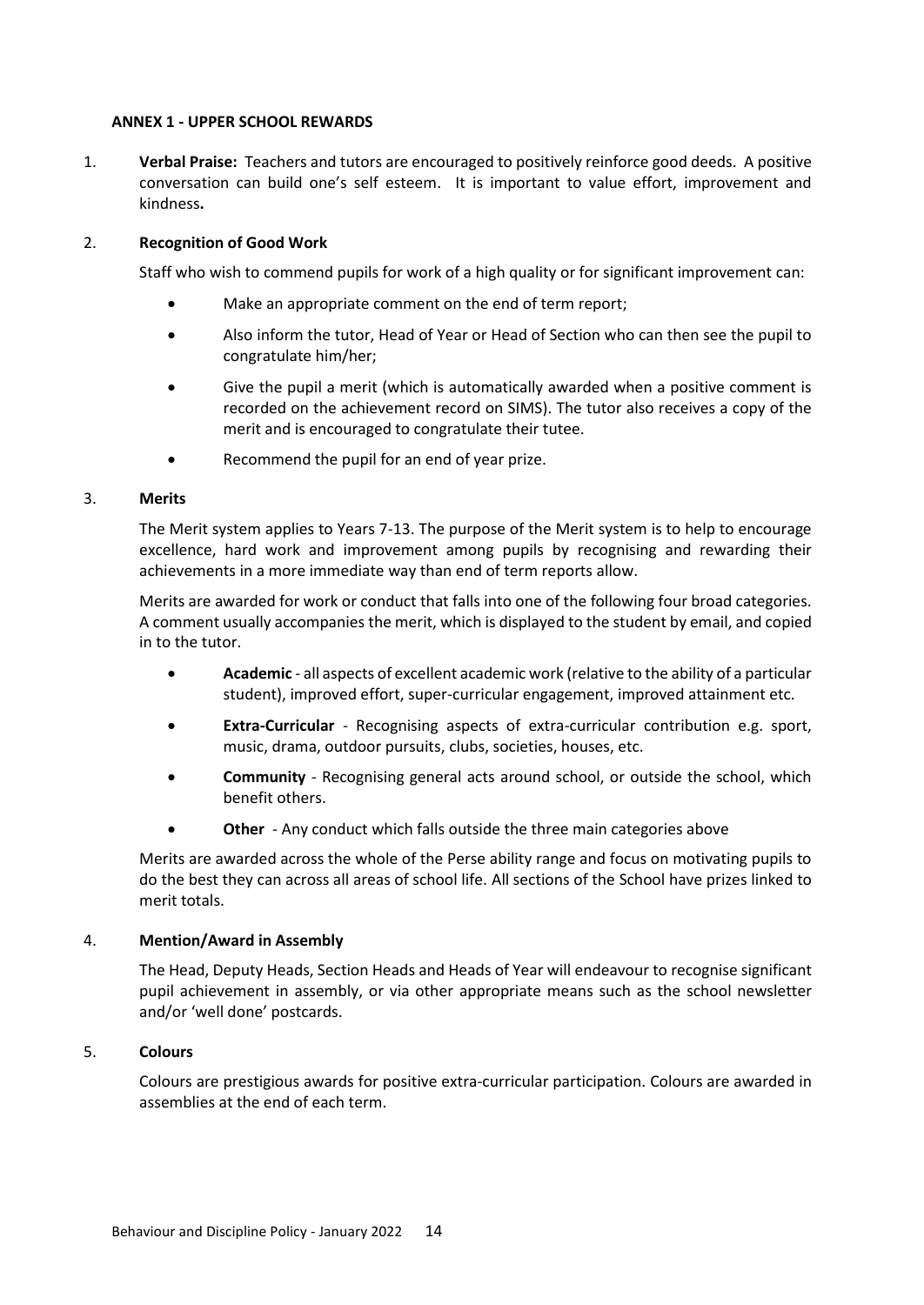# 6. **Prizes**

Prizes are awarded at special assemblies in the Summer Term.

#### 7. **Lower School Wall of Fame**

Pupils are encouraged to let their tutors know of any achievements either within or outside school. The tutor can post this on Schoology for others to see.

#### 8. **Postcards**

A number of staff (including Heads of Year and Heads of Section) write postcards to pupils congratulating them for positive behaviour.

#### 9. **Recognition in Sectional Newsletter**

Each section sends our periodic mailings to parents. These include messages to recognise achievements of groups or individuals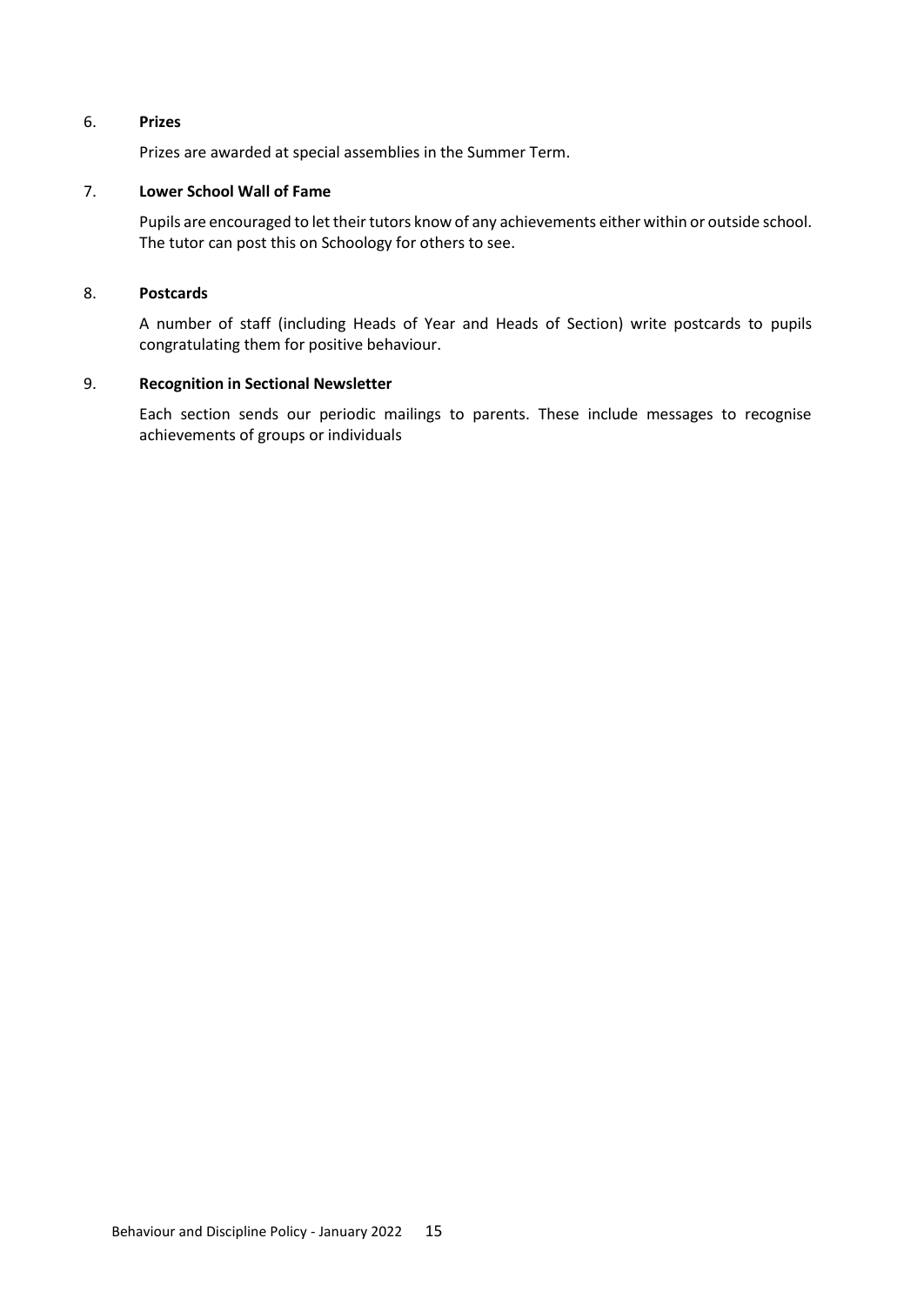#### <span id="page-17-0"></span>**ANNEX 1 – PERSE PREP SCHOOL REWARDS**

#### 1. **Housepoints**

It is always important to reward good behaviour and good work. The School operates a system of **Housepoints** as its main way of rewarding good effort on the part of pupils.

There are no strict criteria when giving a Housepoint – it is left to the judgement of the individual member of staff. However, they are usually given for:

- Good work in any area of the curriculum.
- A positive approach to organisation.
- Achievements in extra-curricular areas of school life.
- A pleasing attitude.
- Helpful behaviour inside and outside the classroom.
- Kind actions.

Housepoints are recorded centrally on SIMS for teachers to access and check on pupils' progress. These are tallied at the end of each week. Pupils also record their running total of Housepoints in their planners on a Monday morning.

Pupils are very keen to earn Housepoints, both for their own sense of achievement and because they contribute to the overall House total, details of which are announced at Friday assemblies along with the presentation of bronze, silver, gold etc. certificates to individuals who have achieved 50 or more Housepoints during the year.

# 2. **Head's Commendation**

In addition to Housepoints, pupils can be recommended for a **Head's Commendation**. These are used to recognise outstanding behaviour, effort or contribution to the School.

# 3. **Learning Support Awards**

Pupils are able to win stickers for their efforts and achievements during the 1:1 and group learning support sessions. These are stored on each pupil's individual chart. When five stickers have been gained, a pupil can choose a gift from the Learning Support Prize Box (e.g. bouncy balls or small stationery items such as novelty pencils). When the sticker chart has been completed, pupils are presented with a special certificate to mark this achievement.

# 4. **Wall building and Other Rewards for Exceptional Behaviour**

To reward *exceptional* whole class behaviour, Heads of Year can decide to organise schemes designed to motivate pupils, such as building a 'year group wall' where gold 'bricks' can be awarded for forms who perform well above expectations in attitude and/or performance. They can also devise systems of reward for individual pupils who display an attitude at school that far exceeds expectations.

These awards are entirely separate to Housepoints and are to be a reward for exceptional behaviour *only*. This is not a competitive system between individuals, classes, or forms but something to which each individual and/or form can aspire.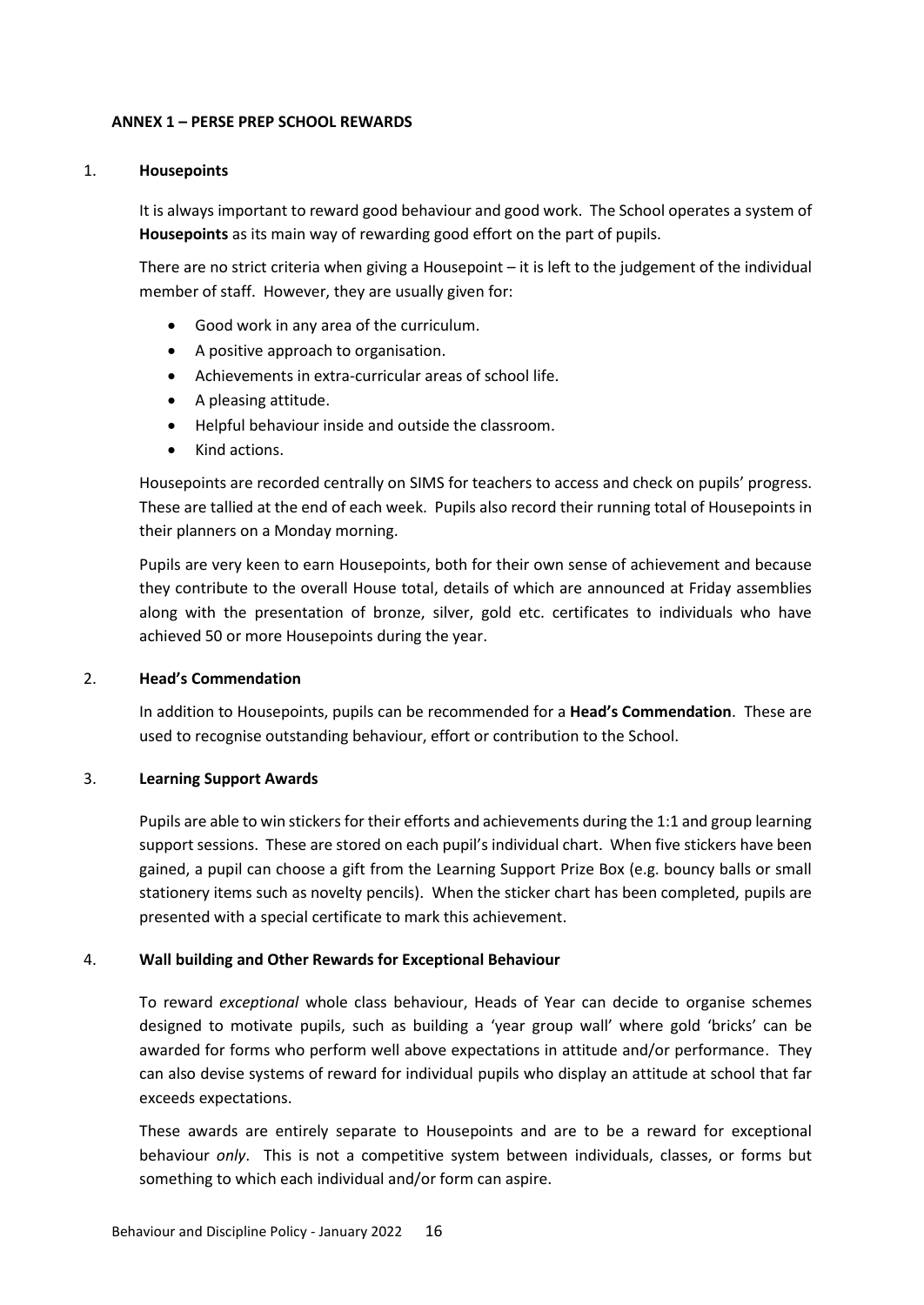In the case of 'Wall Building', the overall reward for reaching an agreed total of 'bricks' is not set but will invariably consist of a privilege at the end of term: extra playtime, a form party etc.

# 5. **End of Term Assemblies**

At the end of each term a formal assembly takes place for the whole school to recognise their peers' achievements: **Department Certificates** (x4 certificates per department – one per year group)**, Service Cups** (Year 6 only) and **Form Shields** (one for each form in each year) are awarded to pupils who have consistently shown an excellent level of commitment and effort. **Library prizes** (one per form) are also awarded for helpful contributions to the School's library. Reasons are given by staff (recorded on the certificates) and these are shared by pupils with their form group in a subsequent form period.

# 6. **Prize Giving (Speech Day)**

At the end of the Summer Term a **Prize Giving Assembly** is held when **Department Cups**/**Prizes** and **Form Prizes** are awarded (a separate end of term assembly is scheduled for the routine termly awards as outlined above).

These prizes are awarded to pupils who have shown consistent levels of performance and effort in given areas of the School - academic, sporting and other extra-curricular areas. Pupils winning one of these 'special' awards receive a book and, if applicable, a trophy.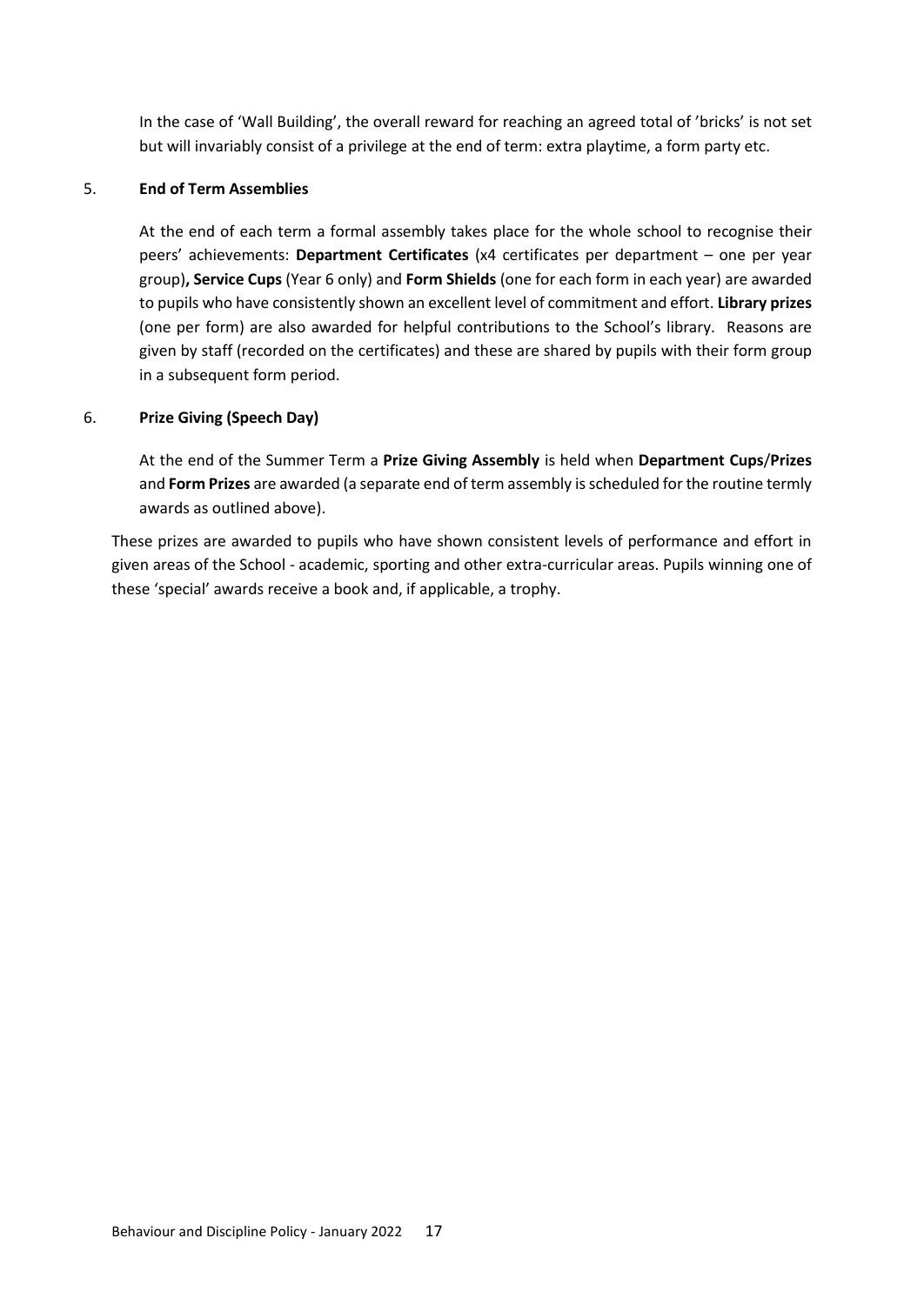#### <span id="page-19-0"></span>**ANNEX 1 – PERSE PELICAN SCHOOL REWARDS**

#### • **Recognition of Good Work or Excellent Behaviour**

Pelican staff who wish to commend pupils for work of a high quality or for significant improvement may:

- Send a pupil to show their work to another class, member of staff or the Head for their appreciation and congratulations.
- Make appropriate comments and add a special award (sticker, star or smiley face) on the pupil's work.
- Award house points.
- Award a special sticker for excellent behaviour/friendship/listening which involves a visit to the Head for her congratulations.
- Award a Golden Brick that is added to the Golden Wall. The pupil will later have Golden Tea with the Head.
- Make an appropriate comment to parents on the end of term report or in incidental parent/teacher meetings.
- Write a note to parents in the daily communication book recording the pupil's special achievement.
- Award a Learning Friends sticker or certificate which celebrate the display of good learning characteristics.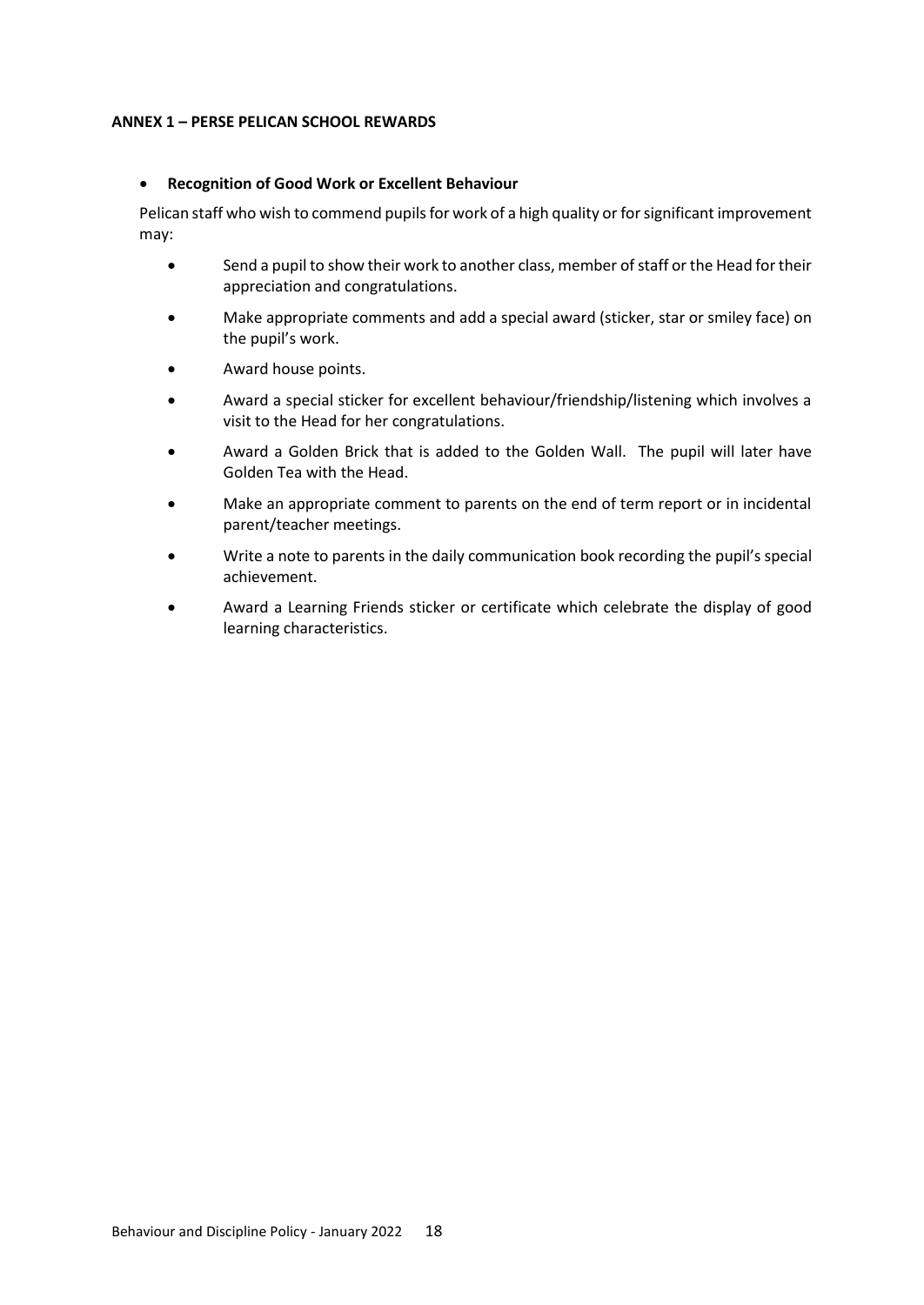#### <span id="page-20-0"></span>**ANNEX 2 – UPPER SCHOOL SANCTIONS**

The following sanctions are used within the Upper School:

- 1. A verbal reprimand.
- 2. A verbal reprimand with demerit. This will be received by the pupil's tutor for further discussion if appropriate.
- 3. Written punishment: a brief essay or a sincere letter of apology which are not recorded officially. The content is usually linked to the misdemeanour in order to reinforce learning.
- 4. Lunchtime supervision or detention: for pupils who have failed to produce homework by the time agreed or for minor behavioural offences.
- 5. School based community service or imposition of a task (e.g. helping clear up the lunch hall, picking up litter or tidying a classroom).
- 6. Friday Detention: for more serious offences which warrant a pupil's time being taken up after school on a Friday, and allows for reflection on their misdemeanours.
- 7. Head's Detention: for serious offences, repeated offences and persistent misbehaviour.
- 8. Fixed-term exclusions: for serious offences or repeated offences (these are discussed with the Head before they are used). In most circumstances the fixed-term exclusion requires the pupil to be off-site for a specified time with work to complete in that time. For one-day fixed-term exclusions the pupil may be given the option of being on-site for the day (this offer is at the discretion of the Head).

The Head has produced guidelines for the types of offences which might result in detention sanction. These guidelines are set out in the Teaching Staff Handbook and in an additional school rules guidance document for staff. If in doubt staff should refer the matter to the Deputy Head (Pupil development and welfare). With lunchtime detentions, pupils will be given reasonable time to eat their lunch, drink and use the toilet.

Staff must ensure that they state clearly to a pupil that a detention is being given and the reason. Staff seek to help pupils understand what can be learnt from the misdemeanour and how they can approach a similar situation more positively in the future. A file is kept in the Common Room in which the name for Friday and Head's Detention is entered, together with the reason and the task to be done during the detention period. This should be done by the end of morning break on Wednesday. Parents are informed of the nature of the offence and the member of staff setting the detention. The Head sees all pupils who have been given a Head's Detention at break on the preceding Friday.

Sixth formers may be placed in detention where it is necessary, but the School appreciates the need for a separate detention for Sixth Form students. The Head of Sixth Form organises Sixth Form detention as necessary.

#### **Weekly Report**

Pupils in the Years 7 to 11 who are having particular difficulties with behaviour or work ethic may be placed on weekly report after consultation between the tutor, Head of Year and the Head of Section. The pupil has to produce the report booklet at the beginning of each lesson and staff give a grade and may add a comment. The parents also see the booklet.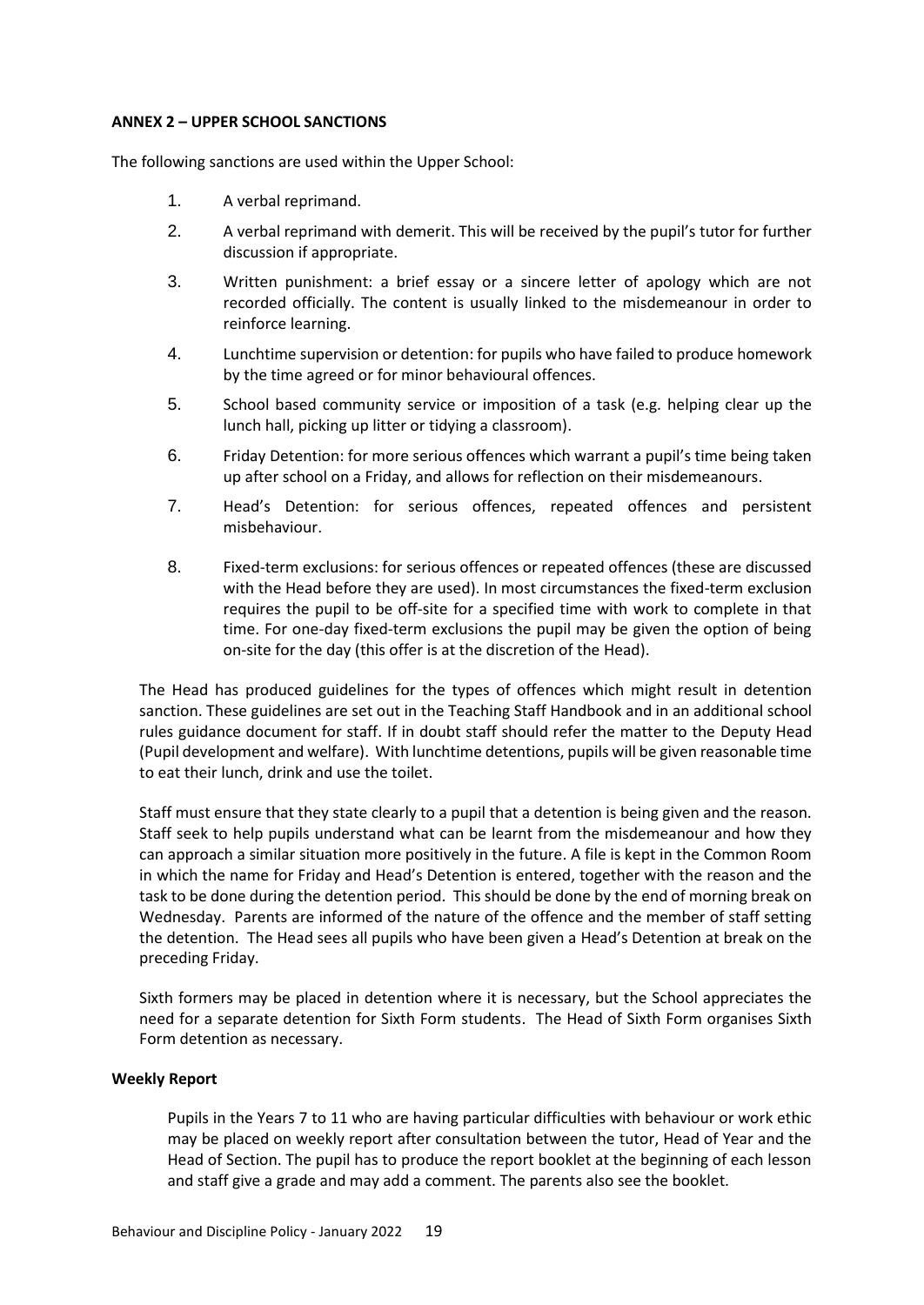#### **Sixth Formers**

Problems of discipline or lack of academic progress involving a Sixth Former should be communicated to the tutor and if necessary to the Head of Year and Head of Sixth Form. The School wishes to adopt a more "grown up" approach to discipline with Sixth Form students in order to prepare them for life beyond school.

Sixth Formers who are either behind with their work or who are producing work of an uneven or insufficient quality may be placed in supervised private study. The Head of Sixth Form also runs *ad hoc* after school work clinics for Sixth Formers with acute work crises. Disciplinary offences by Sixth Formers may result in the sanctions of "gating" (not being allowed to leave the premises), detention or being denied other privileges. These are at the discretion of the Head of Year, Head of Sixth Form and the tutor.

#### **Bullying**

The School records all allegations and confirmed cases of bullying. These records are kept in a folder in the office of the Deputy Head (Pupil development and welfare) and sanctions may be given in line with those detailed in this document. Further details of how the School deals with bullying can be found in the School's *Anti-Bullying Policy (Pupils)*.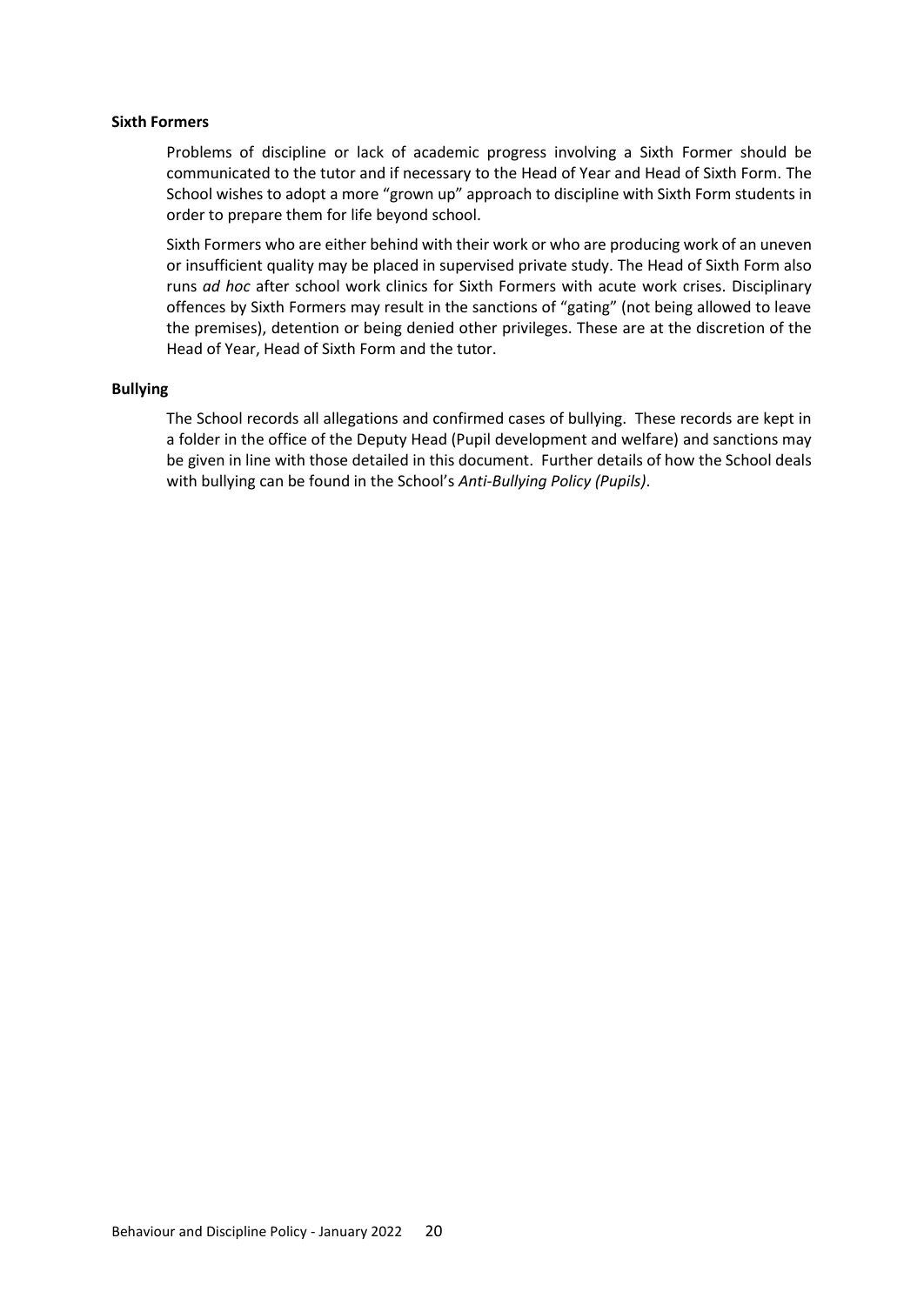# <span id="page-22-0"></span>**ANNEX 2 – PERSE PREP SCHOOL SANCTIONS**

It is our aim to resolve most issues involving poor behaviour in a direct and constructive way, for example problems can often be solved with a sincere apology, either verbal or written. It is, however, important that we have a consistent set of sanctions if needed, for which there are three stages:

# **1. Friday Reflection**

Pupils can be given a '**Friday'.** This can be awarded for relatively minor incidents of poor behaviour or for pupils who have not been working to expectation. These are not a catch-up club for missed lessons due to illness/music lessons etc.

A '**Friday'** is taken by the Head of Year for up to 30 minutes on a Friday lunchtime. Staff record the details of attendees in an electronic file stored on SharePoint – these are then uploaded onto SIMS by the Deputy Head.

Pupils who receive 2 '**Fridays**' during a term will be spoken to by the Deputy Head and an email is sent home to parents via the form teacher. Pupils who receive 3 '**Fridays**' during a term automatically receive a **Detention** (with the Deputy Head) from the Deputy Head.

A '**Friday'** is usually awarded as a standalone measure but can be awarded in conjunction with a **Detention** (with the Deputy Head).

# **2. Detention (with the Deputy Head)**

The School also uses a system of daytime **Detentions** which take place with the Deputy Head. They can be given for, amongst other reasons:

- poor attitude in relation to academic work
- unacceptable behaviour
- three **'Fridays'** during the same term

**Detentions** are usually given after a clear warning has been ignored. However, they can be given without warning for:

- direct disobedience
- intentional physical hurt to others
- foul language or inappropriate comments
- a clear breach of expected sensible behaviour

**Detentions** will take place during a break time or lunch time for up to 30 minutes in the Deputy Head's Office. The Deputy Head will arrange the time with the pupil(s) involved and oversee the **Detention.**

These are formal sanctions which are recorded centrally on SIMS by the member of staff giving the sanction. When this is done, the Form Teacher, Head of Year and Deputy Head are sent an automatic email. They contribute to a stand-alone tally and do not count against the Housepoint total.

• If a pupil receives one **Detention**, an email is sent home by the Head of Year outlining the reason.

• If a pupil gets 2 **Detentions** they discuss with the Deputy Head strategies to improve their approach or behaviour. Parents will be formally notified of this conversation by the Deputy Head.

• If a pupil receives 3 **Detentions** for misdemeanours of a similar type, or they are within a short time frame (such as the length of the term), this results in an **After School Detention**. This is at the discretion of the Head.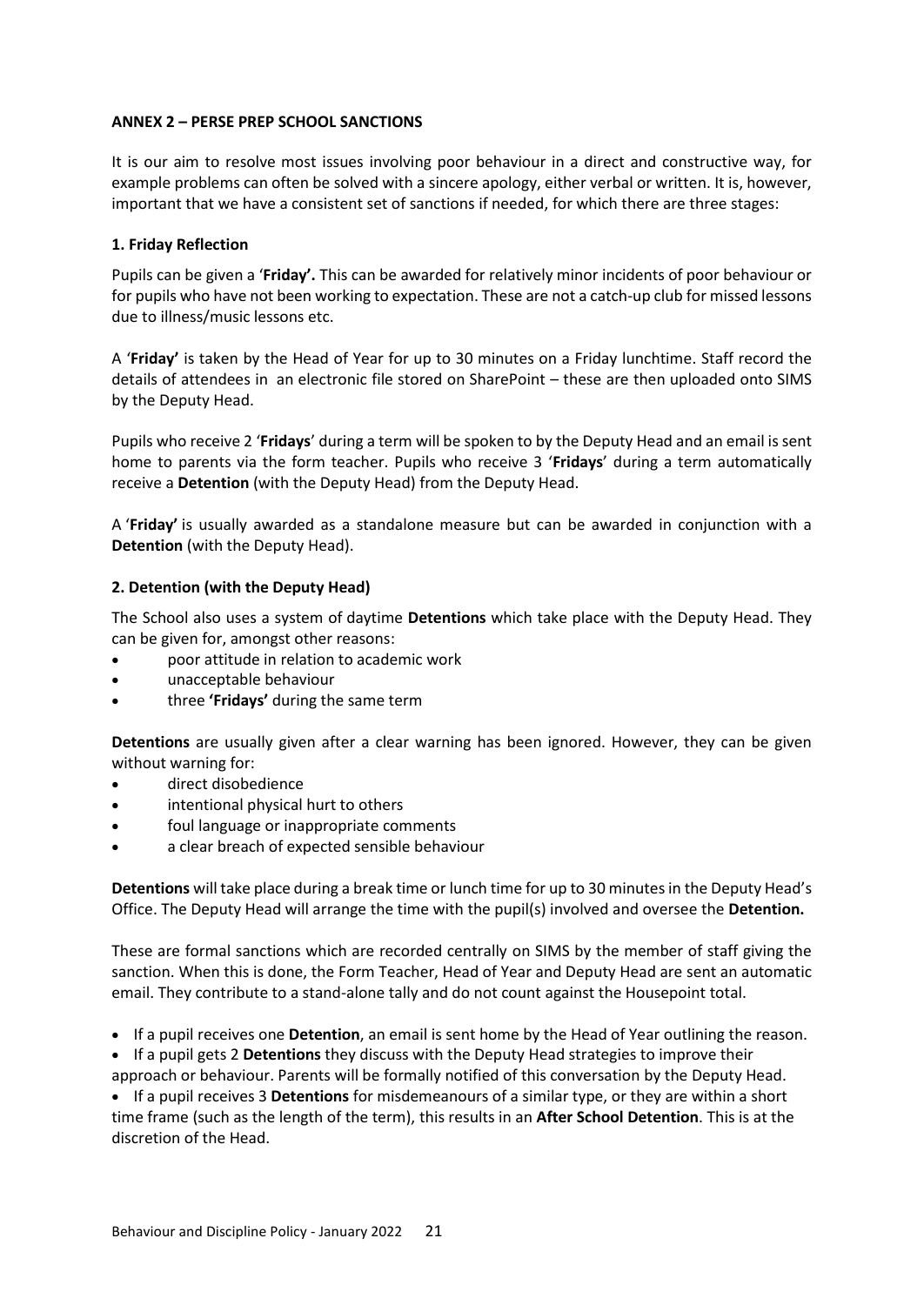# **3. After School Detention**

**After School Detention** is the sanction used if a pupil receives 3 daytime **Detentions** for misdemeanours of a similar type or within a short time frame (at the discretion of the Head). They can also be given as a sanction for a single but significant misdemeanour. For a detention awarded when three daytime **Detentions** are accrued, the pattern of behaviour will have been discussed with the child, and parents informed on each occasion a **Detention** is given, therefore expectations and resulting consequences of a third **Detention** will be clear. Detentions are held after School from 3.45pm – 4.30pm and are supervised by a member of staff, usually the Deputy Head.

The Deputy Head sends a Detention Form (which is signed by the Head) to parents during the week running up to the detention, detailing the timings and location of the detention. The form also lists the reasons why the daytime **Detentions** have been given. Parents sign and return the Detention Form, which is recorded by the Deputy Head and kept on file.

# **Serious Disciplinary Sanction**

In the event of repeated poor behaviour, following the implementation of lesser sanctions, or in the event of a single serious breach of school rules (to be decided upon by the Head), the School may request that a child spends a period of time away from School – this will usually last for one or two days, at the discretion of the Head, and in consultation with the parents of the child in question.

# **Creative Sanctions**

There may, however, be occasions when one of the above sanctions is not the most effective way of dealing with certain behaviour, or incidents. In these instances, creative sanctions, appropriate to the individual case, may be devised with relevant members of staff (Form Teacher, Head of Year, the Assistant Head (Pastoral), Deputy Head and/or Head). For example, a child may, for an agreed period of time, be given a weekly report card for staff to comment upon particular aspects of attitude, approach or behaviour, with progress being monitored by a form teacher.

# **Bullying**

The School records all allegations and confirmed cases of bullying. These records are kept in a folder in the Head's Office and sanctions may be given in line with those detailed in this document. Further details of how the School deals with bullying can be found in the School's *Anti-Bullying Policy (Pupils)*.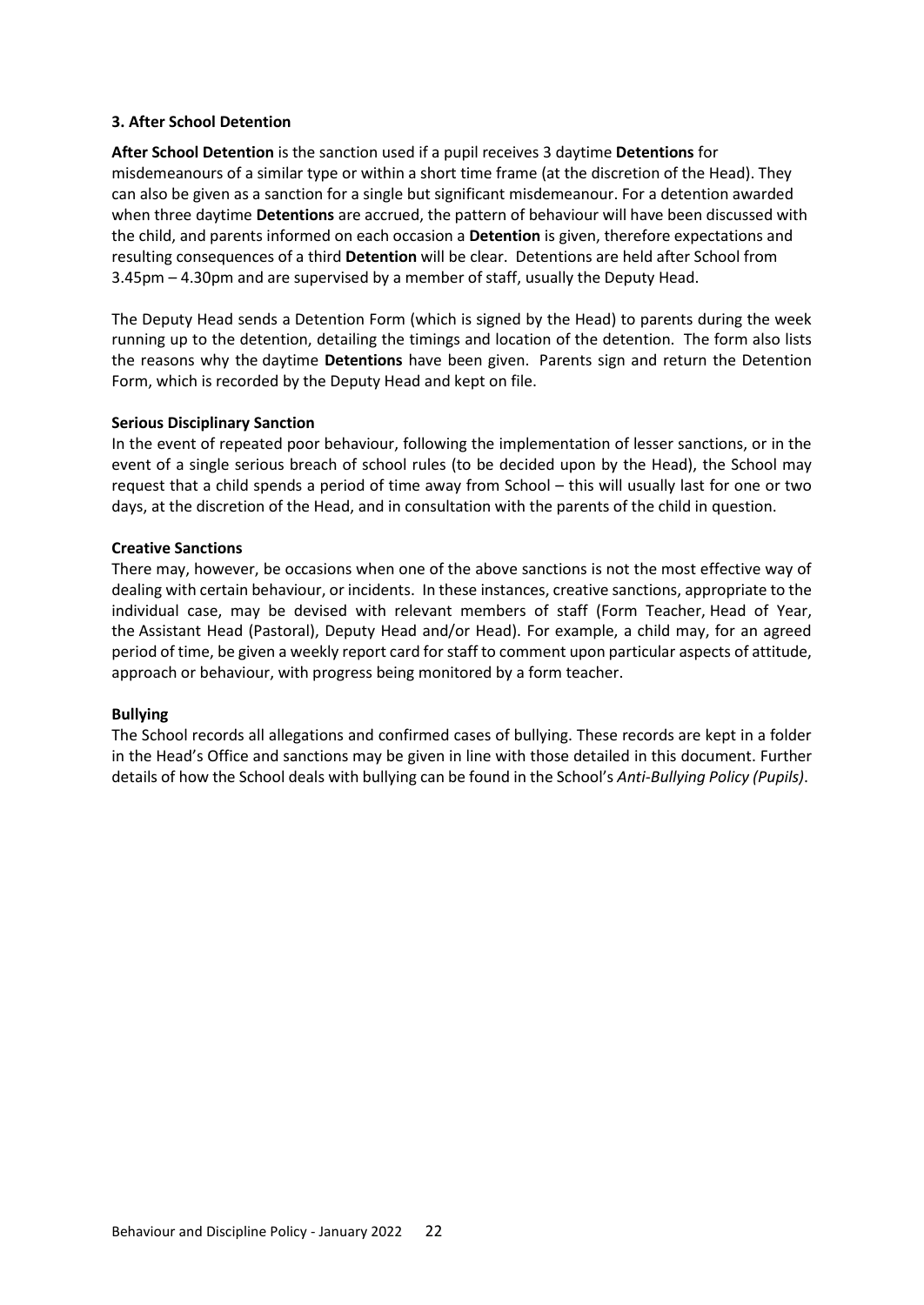# <span id="page-24-0"></span>**ANNEX 2 – PERSE PELICAN SCHOOL SANCTIONS**

The class teacher has the current and overall view of each pupil and is able to provide appropriate guidance, encouragement and support. Class teachers are in close contact with all other teachers and clubs' coaches, consequently, they pass on any information about the pupil's attainment, progress, behaviour and attitude to learning, both in and outside the classroom. Time is allocated in each staff meeting for particular information about any pupil which needs sharing with the whole staff.

Every effort is made to help pupils make the right choices of behaviour.

The following sanctions are used within The Perse Pelican School, both during the school day, at Club Pelican and at extra-curricular clubs:

- 1. A reminder of expected behaviour
- 2. A verbal warning
- 3. One minute time out
- 4. Two minutes time out
- 5. Removal from the room
- 6. Visit to the Head or Deputy Head
- 7. Removal from peers at playtime, mealtime or lessons.

In addition to the above sanctions a discussion is always held with the pupil to fully investigate and move forward positively. An apology is always given to the appropriate person.

In Nursery the Take a Break area is a place for pupils to calm down and reflect. It enables pupils to think about their actions and make changes before returning to their activities.

Whenever possible, the Pelican staff will use positive reinforcement before any warning is given to a particular pupil.

Parents are involved at an early stage and significant poor behaviour is recorded on SIMS and reviewed.

# **Pelican Behaviour in Clubs and Club Pelican Holiday Club**

The opportunity to attend clubs at the Pelican is a privilege. Pelican Behaviour is expected at all times.

Initial sanctions for misbehaviour are the same as in class. A minor incident or one off inappropriate or silly behaviour should trigger the usual Pelican Behaviour consequences:

- 1. Give an initial verbal warning
- 2. 1 minute time out
- 3. 2 minutes time out Parents informed by club staff or via class teacher. Following 2 minutes time out Club Staff issue a Yellow Card
- 4. Yellow Card Parents and Pelican staff informed either by club staff or via class teacher.

The Clubs Co-ordinator will be informed of pupils who regularly require time out and anyone who receives a Yellow Card. Yellow Card incidents will always be followed up by Club and Pelican staff.

More serious incidents automatically trigger the Yellow and Red Card system.

\* Yellow Card - Parents and Pelican staff informed either by club staff or via class teacher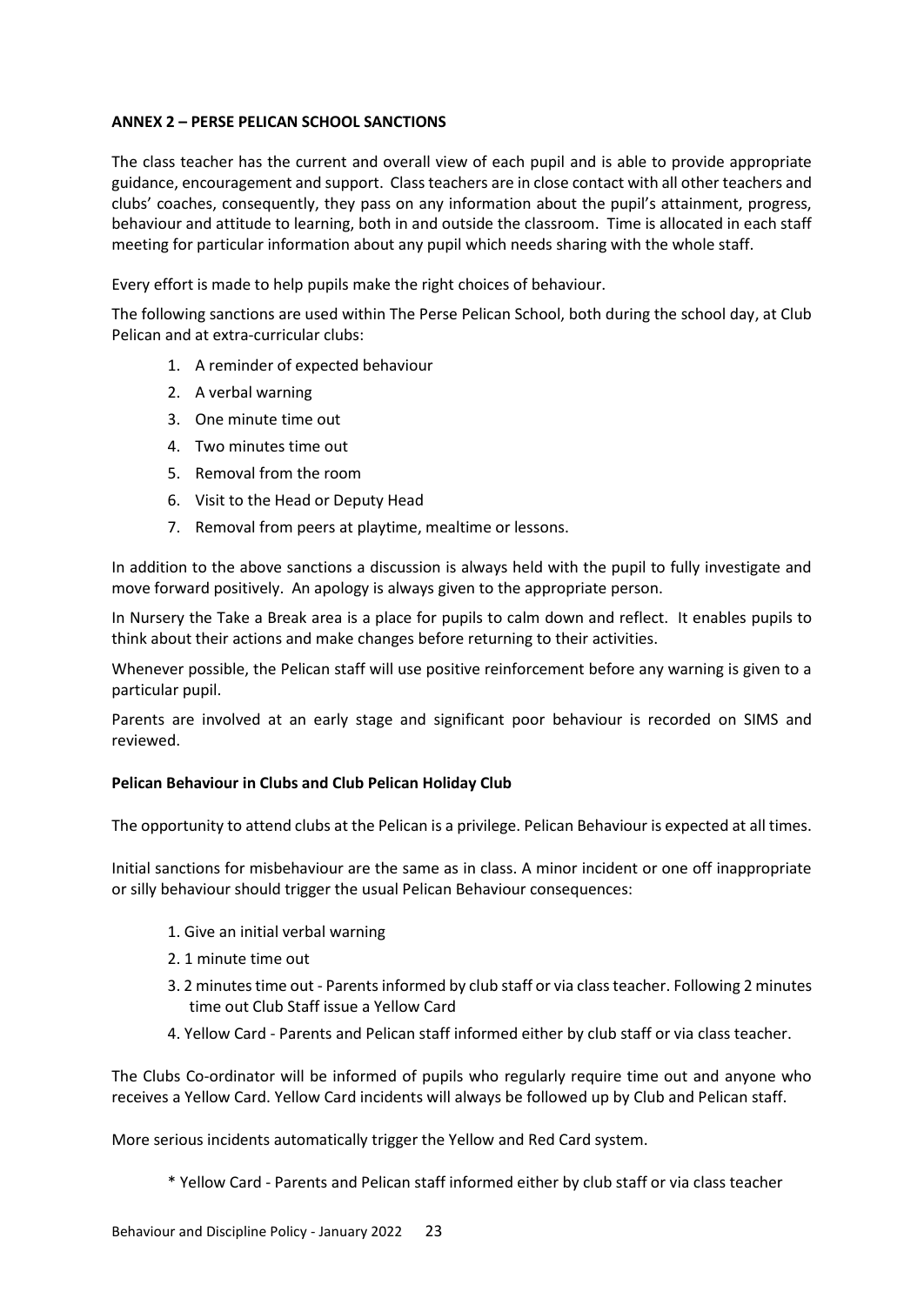For a severe incident Club Staff issue a Red Card:

- \* Red Card The pupil should be sent straight to the Head.
- \* Parents will be informed by the Head.

If a pupil is issued with two Yellow Cards during the term this automatically equals a Red Card. For a Red Card the pupil will be unable to continue to attend those clubs for that term and their entire clubs provision, including any other clubs they attend, will be reviewed by the Head and Clubs Co-ordinator for the rest of the academic year.

Should Yellow or Red Cards be issued during Club Pelican, the Club Leader will contact the designated SLT member who will contact the parents and support holiday club staff. If a pupil receives 2 yellow cards or 1 red card they will be unable to continue to attend Club Pelican for the remainder of that particular holiday club period ie for up to 5 weeks during the Summer Club Pelican or to the end of the week for the Christmas or Lent Club Pelicans.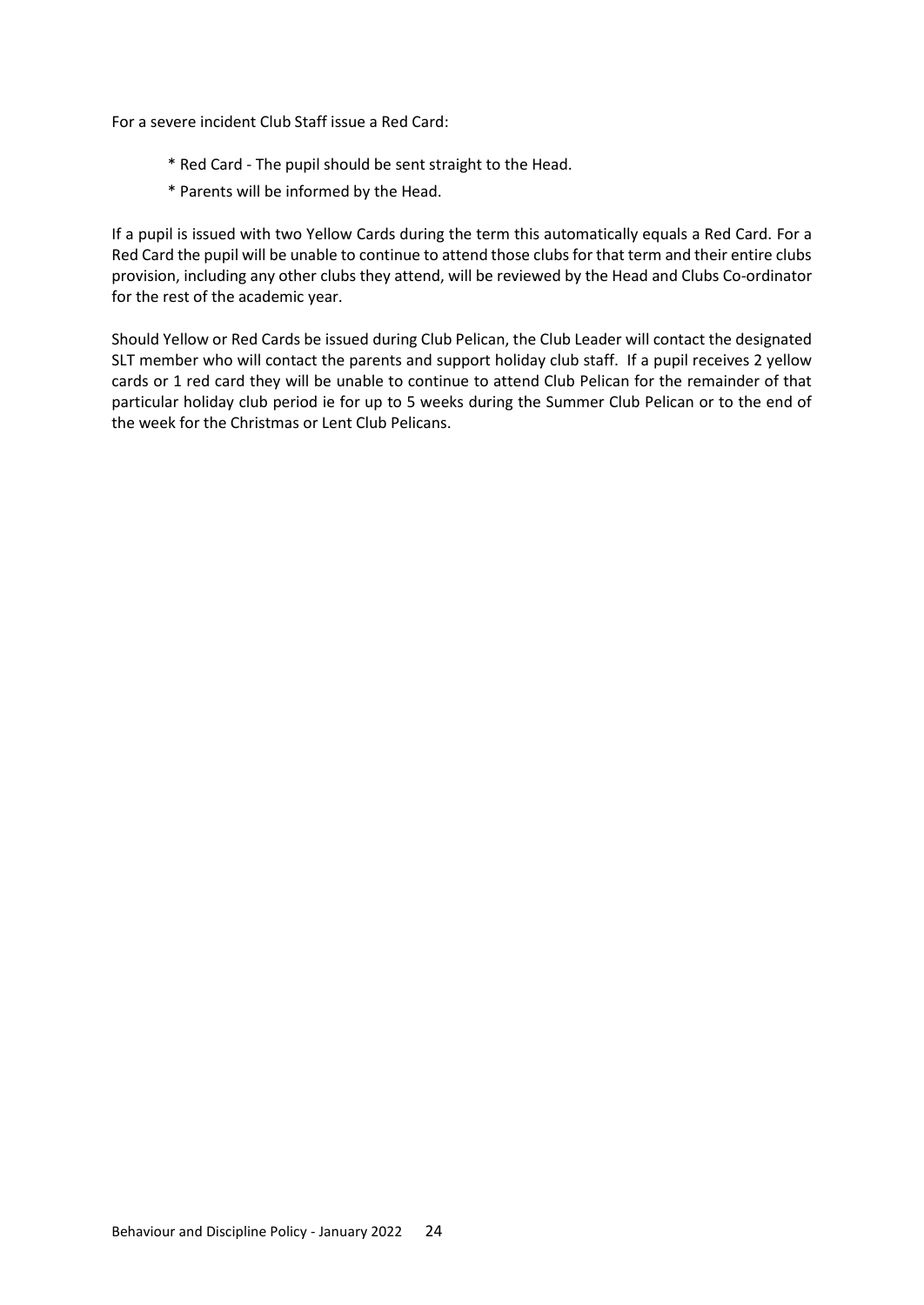# <span id="page-26-0"></span>**ANNEX 3 – INVESTIGATIONS INTO SERIOUS BREACHES OF DISCIPLINE (AS DEFINED IN SECTION 9 OF THE POLICY ON BEHAVIOUR AND DISCIPLINE)**

- 1 The Head will appoint a senior member of staff (the investigating officer) to carry out an investigation on the basis of an allegation, complaint or rumour of serious breaches of discipline.
- 2 Parents will be informed as soon as reasonably practicable after it becomes clear that the pupil may face disciplinary action for a serious breach of discipline, unless the School is prevented from doing so by the police and/or social care if they are involved.
- 3 An investigation and any subsequent meeting will be conducted fairly and in a way which is appropriate to a school, without formal legal procedures.
- 4 The School will usually report to the police any activity which it reasonably suspects may amount to criminal activity. Sexual offences will generally be reported to the police immediately, including in cases where a pupil is suspected or alleged to have committed the offence. Other external agencies may also be notified where appropriate to the facts.
- 5 Arrangements may be made for a pupil to be taught outside of their normal cohort<sup>1</sup>or a pupil may be excluded from the School as a neutral act while a complaint is being investigated or while an investigation is on hold (see paragraph [8](#page-26-1) below). Should an exclusion continue for a period of more than five school days, the School will keep the terms of the pupil's exclusion under review and take reasonable steps to put in place arrangements to ensure the continuing education of the pupil. The Deputy Head (Pupil development and welfare) (Upper) / Deputy Head (Prep and Pelican) or the relevant Section Head or Head of Year will co-ordinate these arrangements with the pupil's parents or guardians. Parents should note that there may be a delay in providing work whilst teaching staff are given the opportunity to determine what work should be set. Alternatively, the pupil may be offered a segregated arrangement on school premises.
- 6 A pupil's space, belongings (including mobile electronic devices) and/or IT accounts may be searched during the course of the investigation. See the School's separate *Searching and Retention and Disposal of Confiscated Items Policy* and *Acceptable Use of ICT Policy for Pupils*. If necessary, the police will be called.
- 7 If the pupil is to be interviewed as part of the investigation, arrangements will be made for them to be accompanied by a member of staff of their choice and/or by a parent (if available at the relevant time). Minutes of the interview will be recorded in writing by the interviewing member of staff. The pupil may be asked to confirm any statement made or minutes taken to be true and accurate.
- <span id="page-26-1"></span>8 In relation to alleged sexual violence or sexual harassment, the School will have regard to the DfE guidance Sexual Violence and Sexual Harassment Between Children in Schools and Colleges (September 2021) and the School's Designated Safeguarding Lead (or a deputy) will take a leading role on decisions.

1

 $1$ . This course of action is applicable following allegations or reports of sexual violence/harm whilst matters are being investigated. The Sexual violence and sexual harassment between children in schools and colleges guidance, safeguarding and child protection policy and risk assessment for pupil welfare will inform the correct approach to take when investigating allegations and reports of this nature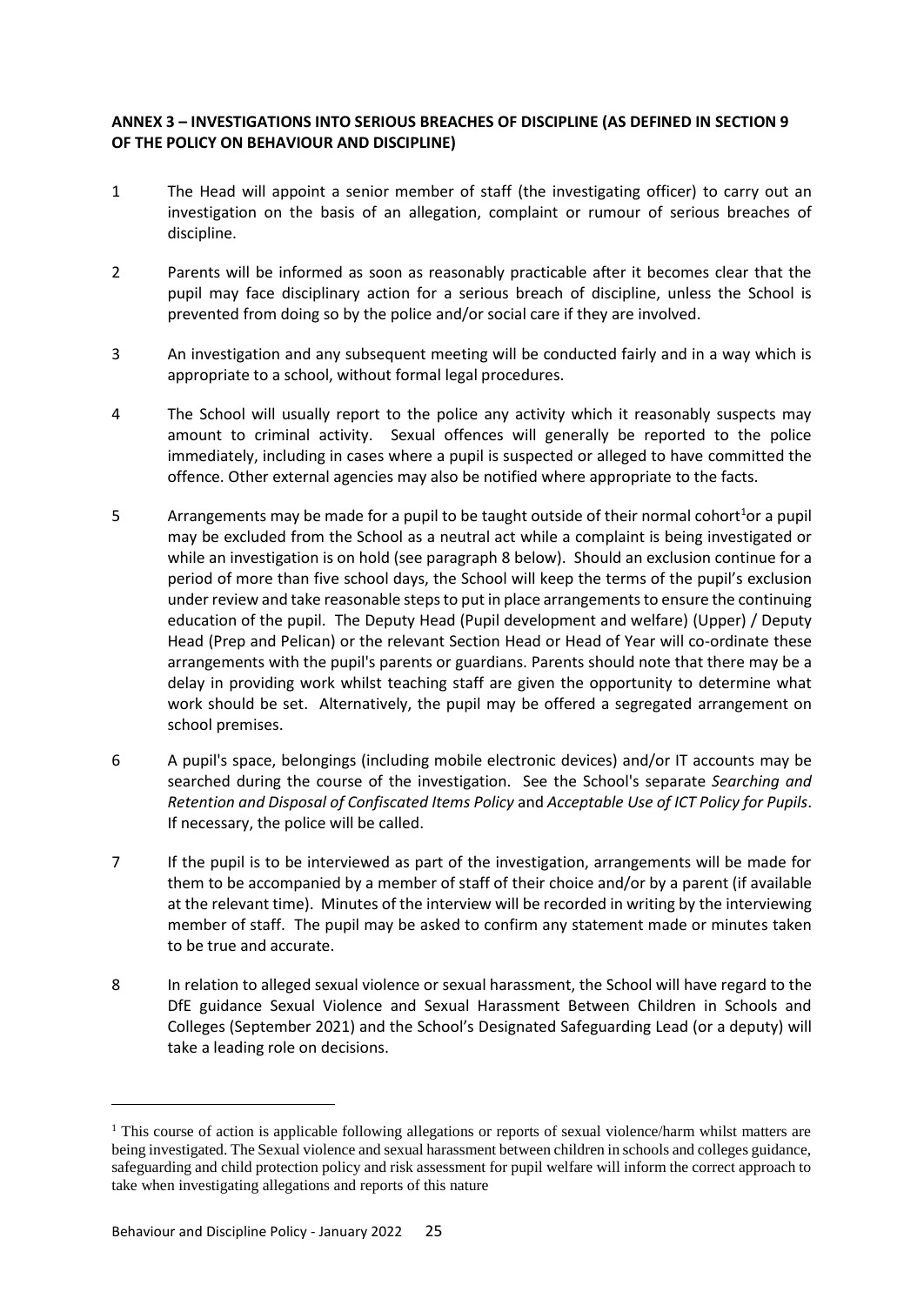- 9 It may be necessary to delay an investigation or put it on hold, for example where external agencies such as the police or social services are involved and have advised that this is necessary. A decision to suspend an investigation will take into account advice from appropriate external agencies and will be subject to periodic review. Investigations may also be delayed by the availability of staff and pupils outside of term time. Regardless of delays caused by a police or other external agency investigation, the School will provide appropriate pastoral and other support for all pupils affected by the allegations under investigation. Such support may be adjusted outside of term time to take account of staff and pupil availability.
- 10 If considered necessary, the School may make arrangements for legal representation for the pupil to be funded entirely at the Parents' expense. Regardless of delays caused by a police or other external agency investigation, the School will provide appropriate pastoral and other support for all pupils affected by the allegations under investigation while they remain on the school roll. Such support may be adjusted outside of term time to take account of staff and pupil availability.
- 11 The outcome of the investigation will be reported to the Head. If the findings of the investigation identify there may a case to answer for a serious breach of school discipline for which permanent exclusion and/or required removal is a possible sanction, a disciplinary meeting will be held in accordance with the procedures in Annex 4 of this policy.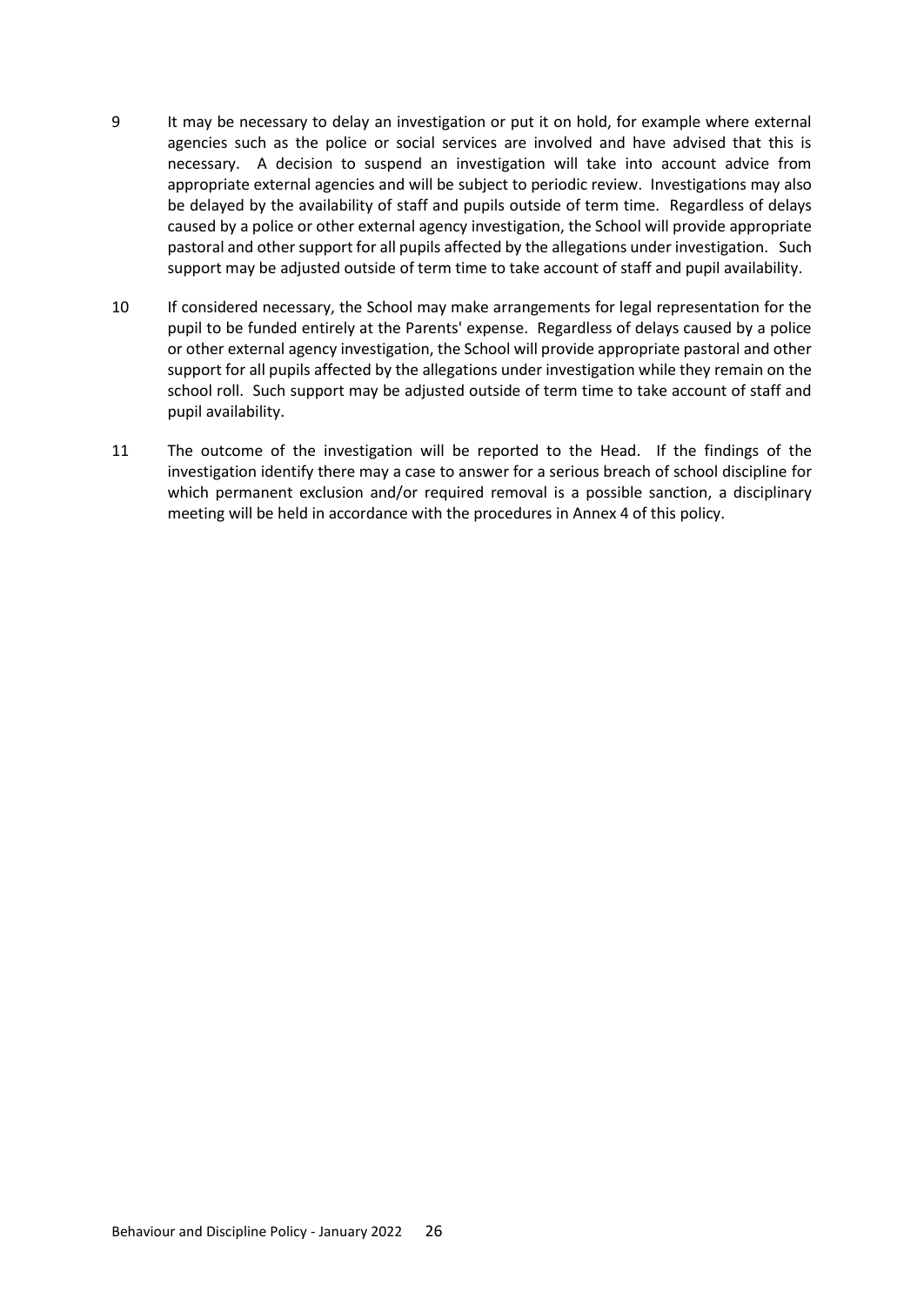#### <span id="page-28-0"></span>**ANNEX 4 – DISCIPLINARY MEETING WITH THE HEAD**

#### 1 **Attendance**

- 1.1 The pupil and their parents (if available) will be asked to attend the disciplinary meeting with the Head. The pupil may also be accompanied by a member of staff of their choice, legal representation is not permitted.
- 1.2 The person or persons who undertook the investigation will be in attendance to explain the circumstances of the complaint and their investigation, and an additional member of staff will be present to minute the meeting.
- 1.3 If the parents or the pupil have any special needs or disability which call for additional facilities or adjustments (e.g. parking or the provision of documents in large print or other accessible format) those requirements should be made known to the Head so that appropriate arrangements can be made.
- 1.4 If a parent is unable to attend because of, for example, travel and working commitments, the School will make reasonable alternative arrangements to ensure the parent can be involved, remotely if necessary, with the disciplinary process and their child's education.
- 1.5 In complex cases, or cases involving multiple pupils, the Head reserves the right, at their discretion, to arrange for a governor and/or a Deputy Head to assist in hearing the case.

#### 2 **Meeting**

- 2.1 Documents available at the disciplinary meeting with the Head may include (but will not be limited to):
	- a statement setting out the allegations regarding the pupil or, where applicable, the parents;
	- written statements and notes of the evidence supporting the allegations, and any relevant correspondence;
	- the investigation report;
	- a summary of the pupil's school file including the pupil's conduct records;
	- the relevant school policies and procedures; and
	- victim impact statements if relevant and available.

These documents will usually be made available to pupil and his or her parents at least 24 hours prior to the hearing.

- 2.2 Any documents considered at the disciplinary meeting may be redacted or a summary provided for reasons of confidentiality and/or data protection.
- 2.3 Pupils and/or their parents will be given an opportunity to submit a written statement prior to the disciplinary meeting on the investigator's findings, whether they constitute serious misconduct and the appropriate sanction to be imposed. Such statements should be submitted at least 24 hours before the meeting.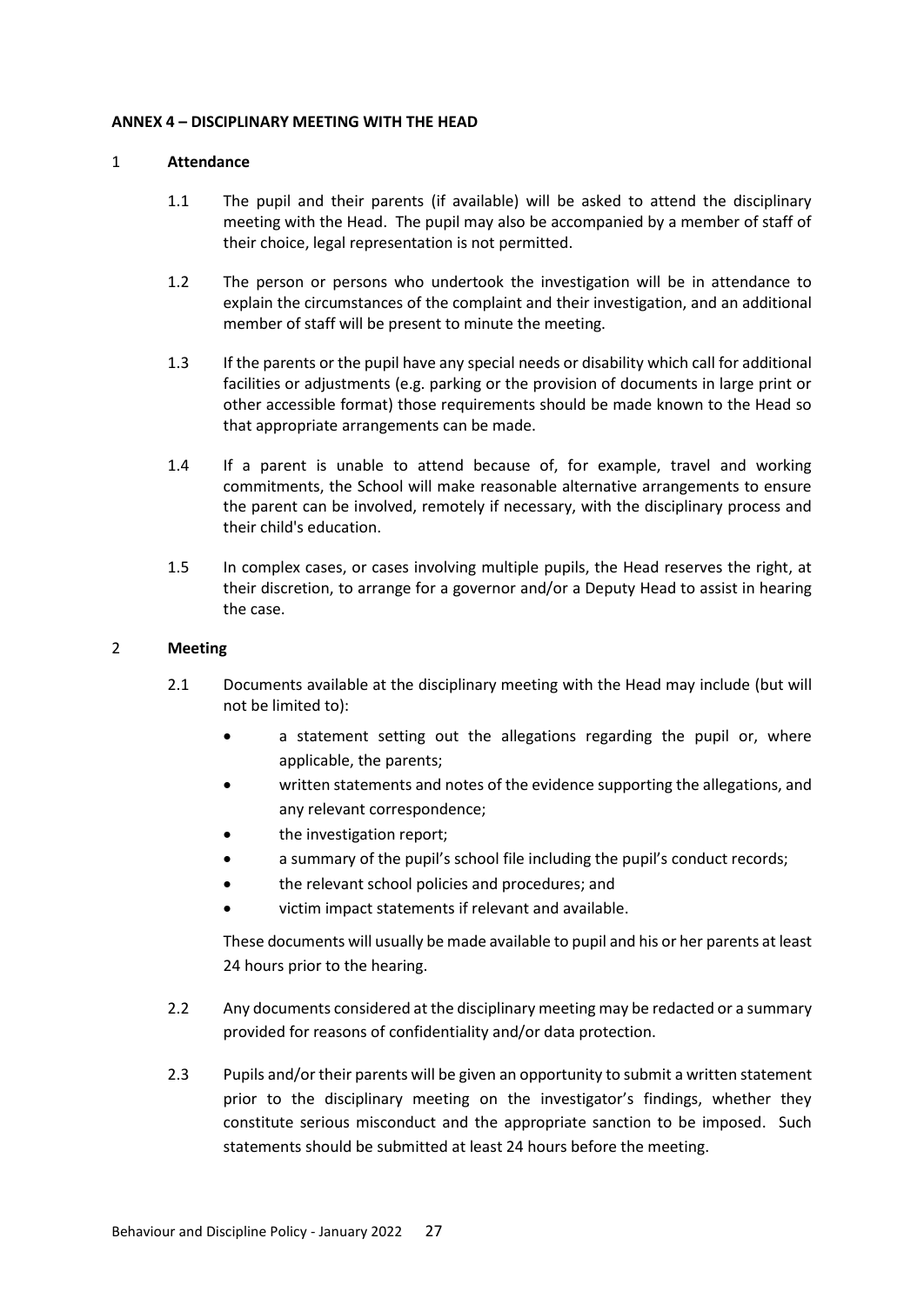- 2.4 The Head will consider the allegations and the evidence, including statements made by and/or on behalf of the pupil or, where applicable, the parents.
- 2.5 The pupil and their parents will have an opportunity to state their side of the case.
- 2.6 The Head will inform the pupil and their parents of the range of disciplinary sanctions which the Head considers are open to them if the allegation, complaint or rumour is sufficiently proved.
- 2.7 Unless the Head considers that further investigation is needed, they will close the meeting and inform the pupil and the parents that they will be notified of their decision in writing.

# 3 **Decision**

- 3.1 The Head will consider whether the findings constitute serious misconduct and the appropriate sanction to be imposed (and the pupil's disciplinary records will be taken into account where the complaint concerns the conduct of the pupil). The standard of proof shall be the civil standard, i.e. the balance of probabilities.
- 3.2 The Head may permanently exclude or remove a pupil or impose any other sanction they consider to be appropriate in accordance with this policy.
- 3.3 The Head will usually notify the parents of their decision in writing, with reasons, within five working days of the disciplinary meeting, provided further investigation is not required. If further investigation is required the Head will try and conclude matters as soon as is reasonably practical.
- 3.4 A decision to permanently exclude or remove a pupil shall take effect from the date of the Head's letter confirming their decision.

# 4 **Review**

- 4.1 The parents or the pupil may request a review of the Head's decision to permanently exclude or remove a pupil from the School. The request must be made within five working days of the date of the Head's letter confirming their decision.
- 4.2 If such a request is made, the pupil shall remain excluded until the review has taken place and either the sanction is upheld or a reconsidered decision made.
- 4.3 See the Permanent Exclusion and Removal: Review Procedure for further information about requesting a Review and the detail of the procedure.

# 5 **Leaving status**

- 5.1 If a pupil is permanently excluded or removed, their leaving status will be one of the following: permanently excluded, removed or, if the offer is made by the Head and accepted by the parents, withdrawn by parents.
- 5.2 Additional points of leaving status may include:
	- the form of letter which will be written to the parents and the form of announcement in the School;
	- the form of reference which will be supplied for the pupil;